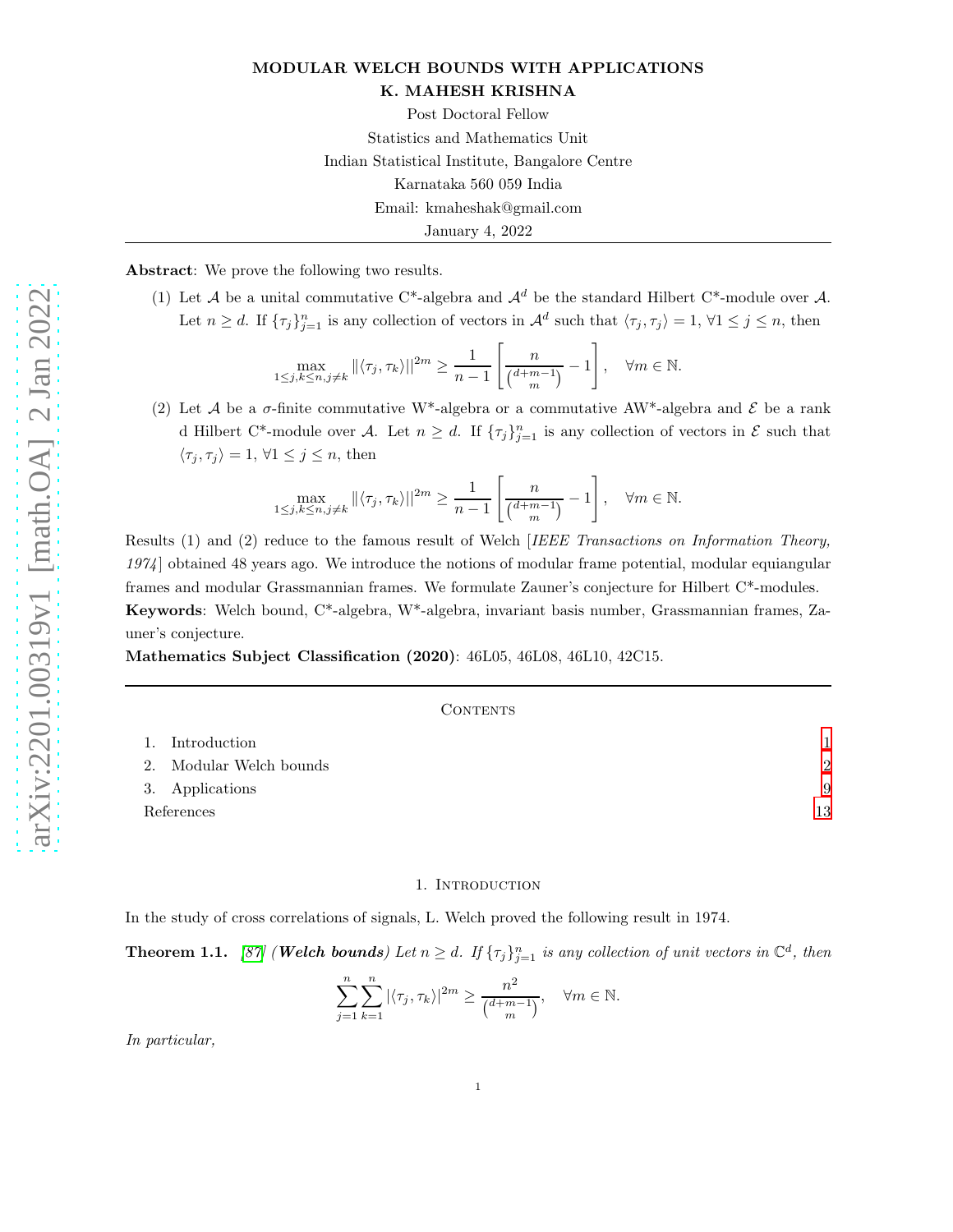$$
\sum_{j=1}^{n} \sum_{k=1}^{n} |\langle \tau_j, \tau_k \rangle|^2 \ge \frac{n^2}{d}
$$

.

Further,

$$
(1) \quad (\textit{Higher order Welch bounds}) \quad \max_{1 \leq j,k \leq n, j \neq k} |\langle \tau_j, \tau_k \rangle|^{2m} \geq \frac{1}{n-1} \left[ \frac{n}{\binom{d+m-1}{m}} - 1 \right], \quad \forall m \in \mathbb{N}.
$$

In particular,

(First order Welch bound) 
$$
\max_{1 \leq j,k \leq n, j \neq k} |\langle \tau_j, \tau_k \rangle|^2 \geq \frac{n-d}{d(n-1)}.
$$

Proof of Theorem [1.1](#page-0-1) (mainly the first order Welch bound) can be found at various places, namely [\[19,](#page-13-0) [59,](#page-14-0) [60,](#page-14-1) [70,](#page-15-1) [79,](#page-15-2) [83–](#page-15-3)[85\]](#page-15-4). It also appears implicitly in the celebrated paper [\[18\]](#page-13-1) (see [\[14,](#page-13-2) [25\]](#page-13-3)). After about half century from the work of Welch, now Welch bounds are used in various places such as root-mean-square (RMS) absolute cross relation of unit vectors [\[74\]](#page-15-5), frame potential [\[7,](#page-13-4) [11,](#page-13-5) [15\]](#page-13-6), correlations [\[73\]](#page-15-6), codebooks [\[21\]](#page-13-7), numerical search algorithms [\[88,](#page-15-7) [89\]](#page-15-8), quantum measurements [\[75\]](#page-15-9), coding and communications [\[78,](#page-15-10) [82\]](#page-15-11), code division multiple access (CDMA) systems [\[46,](#page-14-2)[47\]](#page-14-3), wireless systems [\[69\]](#page-15-12), compressed sensing [\[80\]](#page-15-13), 'game of Sloanes' [\[36\]](#page-14-4), equiangular tight frames [\[79\]](#page-15-2), etc.

Over the time, Theorem [1.1](#page-0-1) has been generalized for dual frames, vectors which may not be normalized, continuous frames indexed by complex projective space, continuous Bessel sequences indexed by arbitrary measure spaces, natural number m replaced by arbitrary reals  $[16, 19, 20, 24, 33, 48, 83–85]$  $[16, 19, 20, 24, 33, 48, 83–85]$  $[16, 19, 20, 24, 33, 48, 83–85]$  $[16, 19, 20, 24, 33, 48, 83–85]$  $[16, 19, 20, 24, 33, 48, 83–85]$  $[16, 19, 20, 24, 33, 48, 83–85]$  $[16, 19, 20, 24, 33, 48, 83–85]$  $[16, 19, 20, 24, 33, 48, 83–85]$ . But to the best of our knowledge, Theorem [1.1](#page-0-1) is not known for Hilbert C\*-modules. Hilbert C\*-modules are first introduced by Kaplansky [\[42\]](#page-14-7) for commutative C\*-algebras and later developed for modules over arbitrary C\*-algebras by Paschke [\[64\]](#page-15-14) and Rieffel [\[68\]](#page-15-15). Revolutionary work of Kasparov made the theory as a powerful tool in K-theory [\[9,](#page-13-11) [37,](#page-14-8) [44\]](#page-14-9). We refer [\[23,](#page-13-12) [26,](#page-13-13) [49,](#page-14-10) [58,](#page-14-11)[62,](#page-14-12) [86\]](#page-15-16) for further information on Hilbert  $C^*$ -modules. We remark here that the action of  $C^*$ -algebra is from the left and the inner product is linear in first variable and \*-linear in second variable.

# 2. Modular Welch bounds

<span id="page-1-0"></span>We first derive Welch bound for standard Hilbert C<sup>\*</sup>-modules over unital commutative C<sup>\*</sup>-algebras. First we need a definition.

**Definition 2.1.** A collection  $\{\tau_j\}_{j=1}^n$  in a Hilbert C\*-module  $\mathcal E$  over unital C\*-algebra A with identity 1 is said to have unit inner product if

$$
\langle \tau_j, \tau_j \rangle = 1, \quad \forall 1 \le j \le n.
$$

It is clear that unit inner product vectors have unit norm but not the converse.

<span id="page-1-1"></span>**Theorem 2.2.** (Modular Welch bounds) Let A be a unital commutative  $C^*$ -algebra and  $\mathcal{A}^d$  be the standard Hilbert C<sup>\*</sup>-module over A. Let  $n \geq d$ . If  $\{\tau_j\}_{j=1}^n$  is any collection of unit inner product vectors in  $\mathcal{A}^d$ , then

$$
\sum_{j=1}^n \sum_{k=1}^n ||\langle \tau_j, \tau_k \rangle||^{2m} \ge \sum_{j=1}^n \sum_{k=1}^n \langle \tau_j, \tau_k \rangle^m \langle \tau_k, \tau_j \rangle^m \ge \frac{n^2}{\binom{d+m-1}{m}}, \quad \forall m \in \mathbb{N}.
$$

In particular,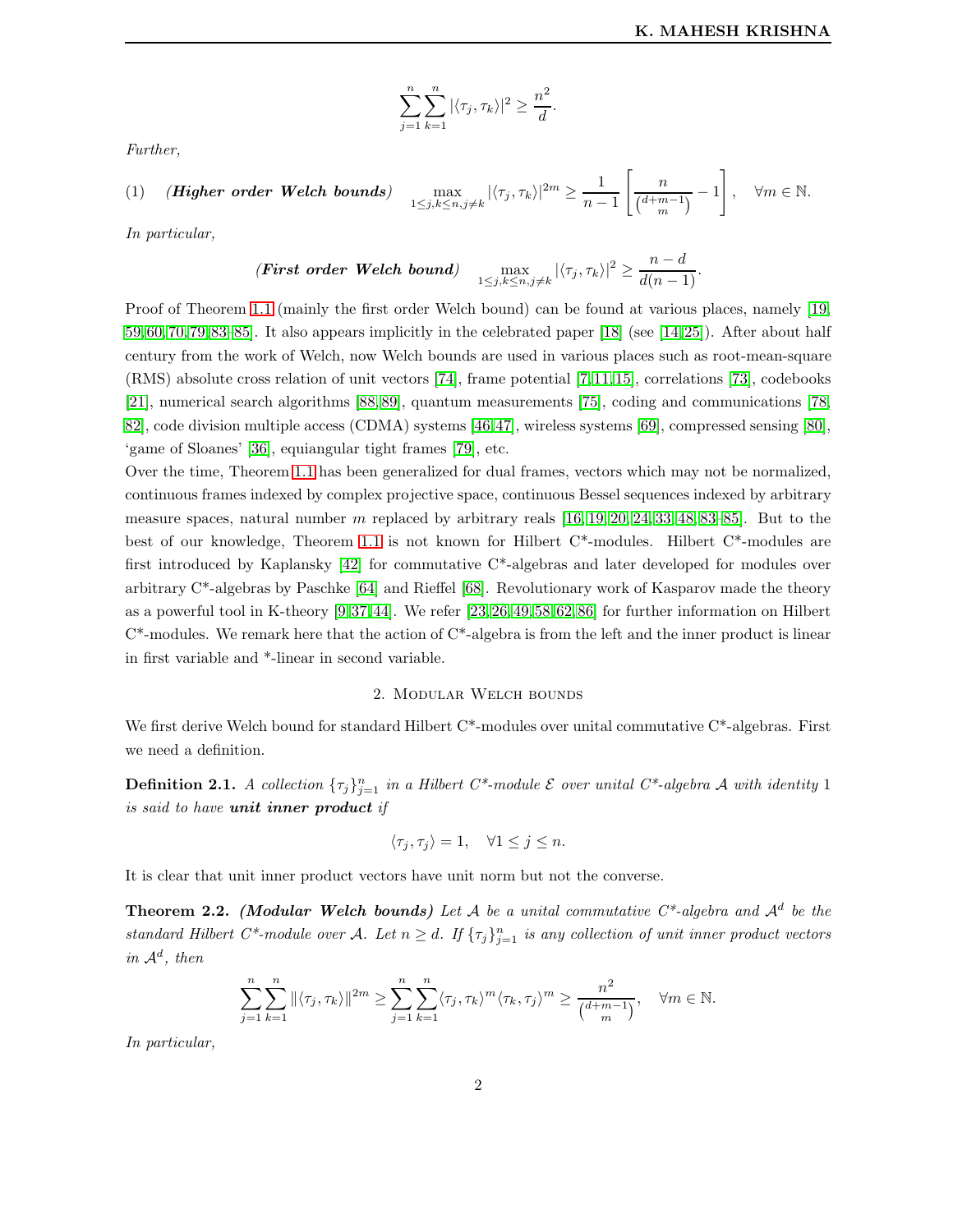$$
\sum_{j=1}^n \sum_{k=1}^n ||\langle \tau_j, \tau_k \rangle||^2 \ge \sum_{j=1}^n \sum_{k=1}^n \langle \tau_j, \tau_k \rangle \langle \tau_k, \tau_j \rangle \ge \frac{n^2}{d}.
$$

Further,

(Higher order modular Welch bounds) 
$$
\max_{1 \leq j,k \leq n, j \neq k} ||\langle \tau_j, \tau_k \rangle||^{2m} \geq \frac{1}{n-1} \left[ \frac{n}{\binom{d+m-1}{m}} - 1 \right], \quad \forall m \in \mathbb{N}.
$$

In particular,

(First order modular Welch bound) 
$$
\max_{1 \leq j,k \leq n, j \neq k} ||\langle \tau_j, \tau_k \rangle||^2 \geq \frac{n-d}{d(n-1)}.
$$

*Proof.* Our proof is motivated from the proof of Welch [\[87\]](#page-15-0). Let  $\tau_j := (a_1^{(j)}, a_2^{(j)}, \ldots, a_d^{(j)})$  for all  $1 \le j \le n$ . Define

$$
B_m := \sum_{j=1}^n \sum_{k=1}^n \langle \tau_j, \tau_k \rangle^m \langle \tau_k, \tau_j \rangle^m.
$$

Then using C\*-algebra identity,

$$
B_m = \sum_{1 \le j,k \le n,j \ne k} \langle \tau_j, \tau_k \rangle^m \langle \tau_k, \tau_j \rangle^m + \sum_{j=1}^n \langle \tau_j, \tau_j \rangle^{2m}
$$
  
\n
$$
\le \sum_{1 \le j,k \le n,j \ne k} \| \langle \tau_j, \tau_k \rangle^m \langle \tau_k, \tau_j \rangle^m \| + \sum_{j=1}^n \| \langle \tau_j, \tau_j \rangle^{2m} \|
$$
  
\n
$$
= \sum_{1 \le j,k \le n,j \ne k} \| \langle \tau_j, \tau_k \rangle^m \|^2 + \sum_{j=1}^n \| \langle \tau_j, \tau_j \rangle \|^2 m
$$
  
\n
$$
= \sum_{1 \le j,k \le n,j \ne k} \| \langle \tau_j, \tau_k \rangle^m \|^2 + n
$$
  
\n
$$
\le \sum_{1 \le j,k \le n,j \ne k} \| \langle \tau_j, \tau_k \rangle \|^2 m + n
$$
  
\n
$$
\le (n^2 - n) \max_{1 \le j,k \le n,j \ne k} \| \langle \tau_j, \tau_k \rangle \|^2 m + n.
$$

On the other hand, using the definition of standard inner product and Cauchy-Schwarz inequality in Hilbert C\*-modules,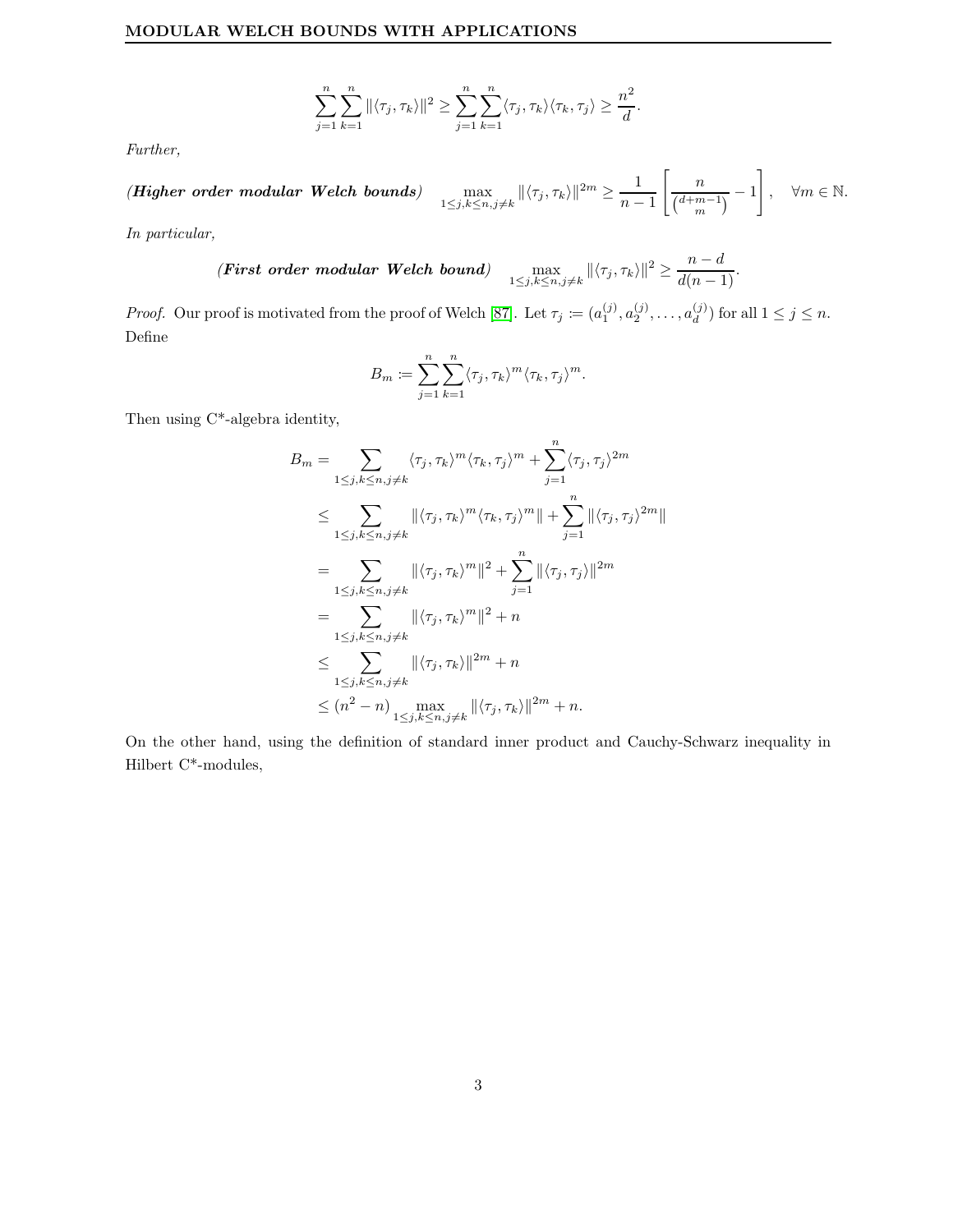$$
\begin{split} B_{m}&=\sum_{j=1}^{n}\sum_{k=1}^{n}\left(\sum_{r=1}^{d}a_{r}^{(j)}(a_{r}^{(k)})^{*}\right)\left(\sum_{s=1}^{d}a_{s}^{(k)}(a_{s}^{(j)})^{*}\right)\\ &=\sum_{j=1}^{n}\sum_{k=1}^{n} \sum_{u_{1}\cdots u_{m}}^{d}\prod_{s=1, v_{1}\cdots v_{m}}^{d}a_{u_{r}}^{(j)}(a_{u_{r}}^{(j)})^{*}(a_{u_{r}}^{(k)})^{*}a_{v_{r}}^{(k)}\\ &=\sum_{j=1}^{n}\sum_{k=1}^{n} \sum_{u_{1}\cdots u_{m}}^{d}\prod_{s=1, v_{1}\cdots v_{m}}^{d}\left(\prod_{p=1}^{m}a_{u_{p}}^{(j)}(a_{v_{p}}^{(j)})^{*}\right)\left(\prod_{q=1}^{m}a_{u_{q}}^{(j)}(a_{v_{q}}^{(j)})^{*}\right)^{*}\\ &=\sum_{u_{1}\cdots u_{s}, v_{1}\cdots v_{s}, \sum_{r=1}^{d} x_{r}=\sum_{s=1}^{d} y_{r}=\text{Im}\left(x_{1}, \ldots, x_{d}\right)\left(y_{1}, \ldots, y_{d}\right)\times\\ &\left(\sum_{j=1}^{n}\prod_{r=1}^{d}(a_{r}^{(j)})^{x_{r}}((a_{r}^{(j)})^{*})^{y_{r}}\right)\left(\sum_{k=1}^{n}\prod_{s=1}^{d}(a_{s}^{(k)})^{x_{r}}((a_{s}^{(k)})^{*})^{y_{s}}\right)^{*}\\ &\geq \sum_{u_{1}\cdots u_{s}, \sum_{r=1}^{d} x_{r}=m}\left(\left(x_{1}, \ldots, x_{d}\right) \sum_{j=1}^{n}\prod_{r=1}^{d}(a_{r}^{(j)})^{x_{r}}((a_{r}^{(j)})^{*})^{x_{r}}\right)\times\\ &\left(\left(x_{1}, \ldots, x_{d}\right) \sum_{l=1}^{n}\prod_{l=1}^{d}(a_{l}^{(j)})^{x_{l}}((a_{l}^{(l)})^{*})^{x_{l}}\right)^{*}\\ &\geq \frac{1}{\left\|\sum_{x_{1}\cdots x_{d}, \sum_{r=1}^{d} x_{r}=m}\left(\sum_{x_{1}, \ldots, x_{
$$

Hence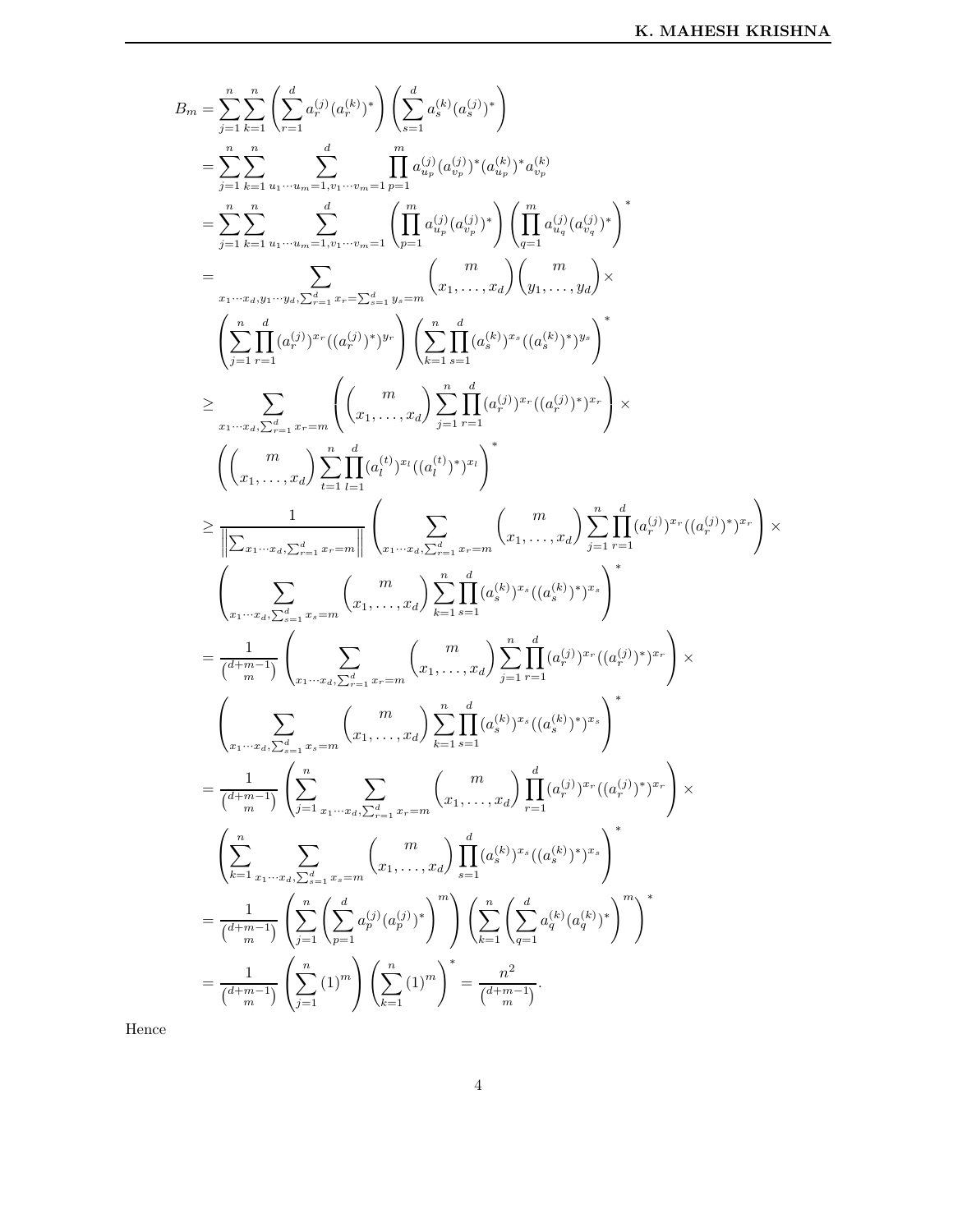$$
(n2 - n) \max_{1 \le j,k \le n,j \ne k} ||\langle \tau_j, \tau_k \rangle||^{2m} + n \ge \sum_{j=1}^n \sum_{k=1}^n ||\langle \tau_j, \tau_k \rangle||^{2m}
$$
  

$$
\ge \sum_{j=1}^n \sum_{k=1}^n \langle \tau_j, \tau_k \rangle^m \langle \tau_k, \tau_j \rangle^m
$$
  

$$
\ge \frac{n^2}{\binom{d+m-1}{m}}.
$$

 $\Box$ 

 $\Box$ 

#### Corollary 2.3. Theorem [1.1](#page-0-1) is a corollary of Theorem [2.2.](#page-1-1)

Note that proof of Theorem [2.2](#page-1-1) works for the standard Hilbert C\*-module w.r.t. standard inner product. We now try to get the result for arbitrary Hilbert C<sup>\*</sup>-module. For this, we need some results and concepts. It is well known that trace of an operator can be determined using orthonormal basis and also from frames in Hilbert spaces (see [\[34\]](#page-14-13)). We now try to derive such results for Hilbert  $C^*$ -modules.

<span id="page-4-0"></span>**Theorem 2.4.** Let A be a commutative unital  $C^*$ -algebra and  $\mathcal E$  be a finite rank (of rank d) Hilbert  $C^*$ -module over A. If  $T : \mathcal{E} \to \mathcal{E}$  is an adjointable homomorphism, then for any two (and hence for all) orthonormal bases  $\{\tau_j\}_{j=1}^d$  and  $\{\omega_j\}_{j=1}^d$  for  $\mathcal{E}$ ,

$$
\sum_{j=1}^d \langle T\tau_j, \tau_j \rangle = \sum_{j=1}^d \langle T\omega_j, \omega_j \rangle.
$$

Proof. Note that commutative C\*-algebras have invariant basis number property [\[30\]](#page-13-14) (see [\[50](#page-14-14)[–55\]](#page-14-15) for more on invariant basis number property for rings). Hence any two bases have same number of elements. By using the commutativity of the C\*-algebra, we get

$$
\sum_{j=1}^{d} \langle T\tau_j, \tau_j \rangle = \sum_{j=1}^{d} \left\langle T\tau_j, \sum_{k=1}^{d} \langle \tau_j, \omega_k \rangle \omega_k \right\rangle = \sum_{j=1}^{d} \sum_{k=1}^{d} \langle T\tau_j, \omega_k \rangle \langle \omega_k, \tau_j \rangle
$$

$$
= \sum_{k=1}^{d} \sum_{j=1}^{d} \langle T\tau_j, \omega_k \rangle \langle \omega_k, \tau_j \rangle = \sum_{k=1}^{d} \left\langle \sum_{j=1}^{n} \langle \omega_k, \tau_j \rangle \tau_j, T^* \omega_k \right\rangle
$$

$$
= \sum_{k=1}^{d} \langle \omega_k, T^* \omega_k \rangle = \sum_{k=1}^{d} \langle T \omega_k, \omega_k \rangle.
$$

Theorem [2.4](#page-4-0) makes the following definition meaningful.

**Definition 2.5.** Let A be a commutative unital  $C^*$ -algebra and  $\mathcal E$  be a finite rank (of rank d) Hilbert  $C^*$ -module over A. If  $T : \mathcal{E} \to \mathcal{E}$  is an adjointable homomorphism, then the **trace** of T is defined as

$$
Tra(T) \coloneqq \sum_{j=1}^d \langle T\tau_j, \tau_j \rangle,
$$

for some orthonormal basis  $\{\tau_j\}_{j=1}^d$  for  $\mathcal{E}.$ 

**Definition 2.6.** Given a collection  $\{\tau_j\}_{j=1}^n$  in a Hilbert C\*-module, the **frame homomorphism**  $S_{\tau}$ :  $\mathcal{E} \to \mathcal{E}$  is defined as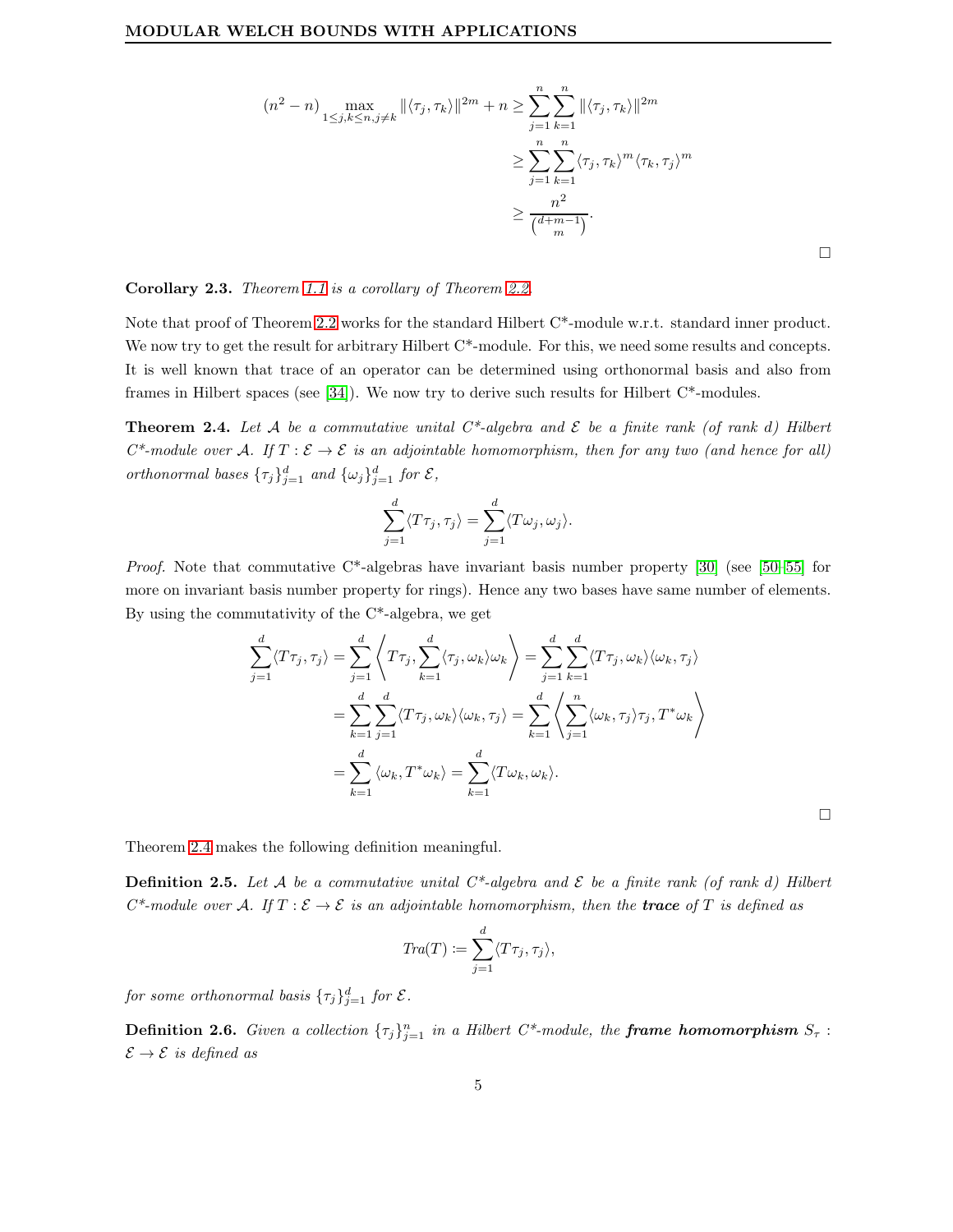$\Box$ 

$$
S_{\tau}x \coloneqq \sum_{j=1}^n \langle x, \tau_j \rangle \tau_j, \quad \forall x \in \mathcal{E}.
$$

Next result shows that trace of frame homomorphism can be recovered from its defining elements.

<span id="page-5-1"></span>**Theorem 2.7.** Let A be a commutative unital  $C^*$ -algebra and  $\mathcal E$  be a d-rank Hilbert  $C^*$ -module over A. If  $\{\tau_j\}_{j=1}^n$  is any collection in  $\mathcal{E}$ , then

$$
Tra(S_{\tau}) = \sum_{j=1}^{n} \langle \tau_j, \tau_j \rangle,
$$
  
\n
$$
Tra(S_{\tau}^2) = \sum_{j=1}^{n} \sum_{k=1}^{n} \langle \tau_j, \tau_k \rangle \langle \tau_k, \tau_j \rangle.
$$

*Proof.* Let  $\{\omega_j\}_{j=1}^d$  be an orthonormal basis for  $\mathcal{E}$ . Then

$$
\operatorname{Tra}(S_{\tau}) = \sum_{j=1}^{d} \langle S_{\tau} \omega_j, \omega_j \rangle = \sum_{j=1}^{d} \left\langle \sum_{k=1}^{n} \langle \omega_j, \tau_k \rangle \tau_k, \omega_j \right\rangle = \sum_{j=1}^{d} \sum_{k=1}^{n} \langle \omega_j, \tau_k \rangle \langle \tau_k, \omega_j \rangle
$$

$$
= \sum_{k=1}^{n} \sum_{j=1}^{d} \langle \omega_j, \tau_k \rangle \langle \tau_k, \omega_j \rangle = \sum_{k=1}^{n} \left\langle \sum_{j=1}^{d} \langle \tau_k, \omega_j \rangle \omega_j, \tau_k \right\rangle = \sum_{k=1}^{n} \langle \tau_k, \tau_k \rangle
$$

and

$$
\operatorname{Tra}(S_{\tau}^{2}) = \sum_{j=1}^{d} \langle S_{\tau}^{2} \omega_{j}, \omega_{j} \rangle = \sum_{j=1}^{d} \langle S_{\tau} \omega_{j}, S_{\tau} \omega_{j} \rangle = \sum_{j=1}^{d} \left\langle \sum_{k=1}^{n} \langle \omega_{j}, \tau_{k} \rangle \tau_{k}, S_{\tau} \omega_{j} \right\rangle
$$
  
\n
$$
= \sum_{j=1}^{d} \sum_{k=1}^{n} \langle \omega_{j}, \tau_{k} \rangle \langle \tau_{k}, S_{\tau} \omega_{j} \rangle = \sum_{k=1}^{n} \left\langle \sum_{j=1}^{d} \langle \tau_{k}, S_{\tau} \omega_{j} \rangle \omega_{j}, \tau_{k} \right\rangle
$$
  
\n
$$
= \sum_{k=1}^{n} \left\langle \sum_{j=1}^{d} \langle S_{\tau}^{*} \tau_{k}, \omega_{j} \rangle \omega_{j}, \tau_{k} \right\rangle = \sum_{k=1}^{n} \langle S_{\tau}^{*} \tau_{k}, \tau_{k} \rangle
$$
  
\n
$$
= \sum_{k=1}^{n} \langle S_{\tau} \tau_{k}, \tau_{k} \rangle = \sum_{k=1}^{n} \left\langle \sum_{j=1}^{n} \langle \tau_{k}, \tau_{j} \rangle \tau_{j}, \tau_{k} \right\rangle = \sum_{k=1}^{n} \sum_{j=1}^{n} \langle \tau_{k}, \tau_{j} \rangle \langle \tau_{j}, \tau_{k} \rangle.
$$

For vector spaces we have the following result.

<span id="page-5-0"></span>**Theorem 2.8.** [\[10,](#page-13-15) [17\]](#page-13-16) If V is a vector space of dimension d and  $Sym^m(V)$  denotes the vector space of symmetric m-tensors, then

$$
dim(Symm(\mathcal{V})) = \binom{d+m-1}{m}, \quad \forall m \in \mathbb{N}.
$$

If a ring has invariant basis number property, we can invoke the proof of Theorem [2.8](#page-5-0) easily for modules and get the following result.

<span id="page-5-2"></span>**Theorem 2.9.** Let  $R$  be a ring with invariant basis number property. If  $M$  is a module of rank d and  $Sym<sup>m</sup>(M)$  denotes the module of symmetric m-tensors, then

rank
$$
(Sym^m(M)) = {d+m-1 \choose m}
$$
,  $\forall m \in \mathbb{N}$ .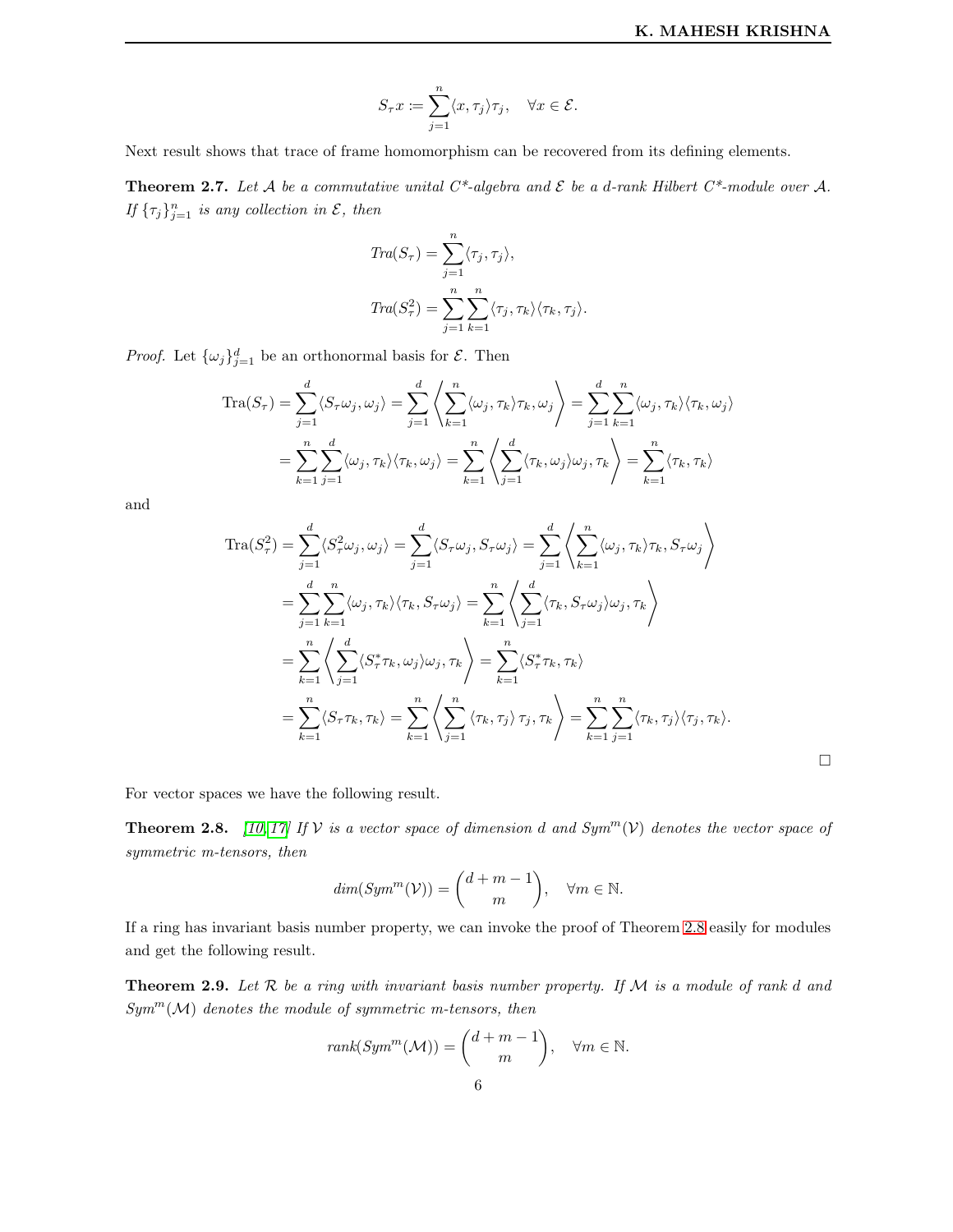**Definition 2.10.** [\[57\]](#page-14-16) A  $W^*$ -algebra is called  $\sigma$ -finite if it contains no more than a countable set of mutually orthogonal projections.

**Definition 2.11.** [\[41\]](#page-14-17) A C\*-algebra A is called an  $AW^*$ -algebra if the following conditions hold.

- (i) Any set of orthogonal projections has supremum.
- (ii) Any maximal commutative self-adjoint subalgebra of A is generated by its projections.

<span id="page-6-0"></span>Theorem 2.12. [\[35,](#page-14-18) [57\]](#page-14-16) (Spectral theorem for Hilbert C\*-modules) Let A be a  $\sigma$ -finite W\*algebra or an AW\*-algebra and let  $\mathcal E$  be a finite rank Hilbert C\*-module over A. If  $T : \mathcal E \to \mathcal E$  is a normal adjointable homomorphism, then it can be diagonalized (by a unitary homomorphism).

<span id="page-6-1"></span>**Theorem 2.13.** (Modular Welch bounds) Let A be a commutative  $\sigma$ -finite W<sup>\*</sup>-algebra or a commutative  $AW^*$ -algebra. Let  $\mathcal E$  be a Hilbert  $C^*$ -module over  $\mathcal A$  of rank d. Let  $n \geq d$ . If  $\{\tau_j\}_{j=1}^n$  is any collection of unit inner product vectors in  $\mathcal{E}$ , then

$$
\sum_{j=1}^n \sum_{k=1}^n \| \langle \tau_j, \tau_k \rangle \|^2 m \ge \sum_{j=1}^n \sum_{k=1}^n \langle \tau_j, \tau_k \rangle^m \langle \tau_k, \tau_j \rangle^m \ge \frac{n^2}{\binom{d+m-1}{m}}, \quad \forall m \in \mathbb{N}.
$$

In particular,

$$
\sum_{j=1}^n \sum_{k=1}^n \| \langle \tau_j, \tau_k \rangle \|^2 \ge \sum_{j=1}^n \sum_{k=1}^n \langle \tau_j, \tau_k \rangle \langle \tau_k, \tau_j \rangle \ge \frac{n^2}{d}.
$$

Further,

 $(Higher order modular Welch bounds)$  $\max_{1 \leq j,k \leq n, j \neq k} \| \langle \tau_j, \tau_k \rangle \|^2m \geq \frac{1}{n-1}$  $n-1$  $\lceil$  n  $\frac{n}{\binom{d+m-1}{m}}-1$  $\Big\}, \quad \forall m \in \mathbb{N}.$ 

In particular,

(First order modular Welch bound) 
$$
\max_{1 \leq j,k \leq n, j \neq k} ||\langle \tau_j, \tau_k \rangle||^2 \geq \frac{n-d}{d(n-1)}.
$$

*Proof.* We first note that a W<sup>\*</sup>-algebra as well as an  $AW^*$ -algebra is always unital [\[71,](#page-15-17) [72\]](#page-15-18). Next note that commutative  $C^*$ -algebras have invariant basis number property [\[30\]](#page-13-14) and hence the notion rank is meaningful. We consider the collection  $\{\tau_j^{\otimes m}\}_{j=1}^n$  in  $\text{Sym}^m(\mathcal{E})$ . Theorem [2.12](#page-6-0) says that the adjointable positive (self-adjoint) homomorphism

$$
S_{\tau}: \operatorname{Sym}^m(\mathcal{E}) \ni x \mapsto \sum_{j=1}^n \langle x, \tau_j^{\otimes m} \rangle \tau_j^{\otimes m} \in \operatorname{Sym}^m(\mathcal{E})
$$

can be diagonalized. Let  $\lambda_1, \ldots, \lambda_{\text{rank}(Sym^m(\mathcal{E}))}$  be the eigenvalues of  $S_{\tau}$ . Using Theorem [2.7,](#page-5-1) Theorem [2.9](#page-5-2) and the Cauchy-Schwarz inequality in Hilbert  $C^*$ -module, we then get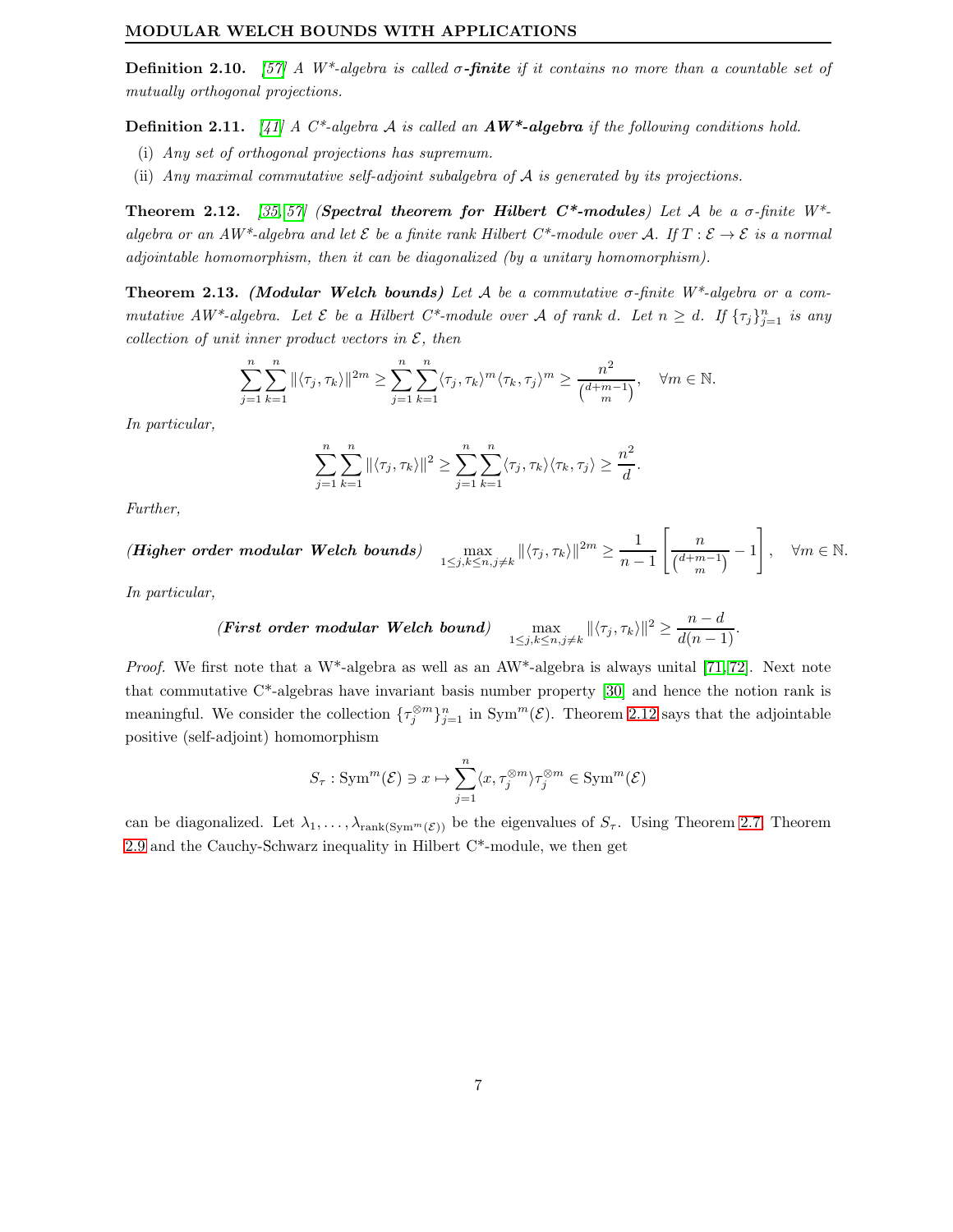$$
n^{2} = \left(\sum_{j=1}^{n} \langle \tau_{j}, \tau_{j} \rangle^{m}\right)^{2} = \left(\sum_{j=1}^{n} \langle \tau_{j}^{\otimes m}, \tau_{j}^{\otimes m} \rangle\right)^{2} = (\text{Tra}(S_{\tau}))^{2}
$$
  
\n
$$
= \left(\sum_{k=1}^{\text{rank}(\text{Sym}^{m}(\mathcal{E}))} \lambda_{k}\right)^{2} \leq \text{rank}(\text{Sym}^{m}(\mathcal{E})) \sum_{k=1}^{\text{rank}(\text{Sym}^{m}(\mathcal{E}))} \lambda_{k}^{2}
$$
  
\n
$$
= \left(\frac{d+m-1}{m}\right) \text{Tra}(S_{\tau}^{2}) = \left(\frac{d+m-1}{m}\right) \sum_{j=1}^{n} \sum_{k=1}^{n} \langle \tau_{j}^{\otimes m}, \tau_{k}^{\otimes m} \rangle \langle \tau_{k}^{\otimes m}, \tau_{j}^{\otimes m} \rangle.
$$
  
\n
$$
= \left(\frac{d+m-1}{m}\right) \sum_{j=1}^{n} \sum_{k=1}^{n} \langle \tau_{j}, \tau_{k} \rangle^{m} \langle \tau_{k}, \tau_{j} \rangle^{m}
$$

and hence

$$
\frac{n^2}{\binom{d+m-1}{m}} = \sum_{j=1}^n \sum_{k=1}^n \langle \tau_j, \tau_k \rangle^m \langle \tau_k, \tau_j \rangle^m = \sum_{1 \le j, k \le n, j \ne k} \langle \tau_j, \tau_k \rangle^m \langle \tau_k, \tau_j \rangle^m + \sum_{j=1}^n \langle \tau_j, \tau_j \rangle^{2m}
$$
  
\n
$$
= \sum_{1 \le j, k \le n, j \ne k} \langle \tau_j, \tau_k \rangle^m \langle \tau_k, \tau_j \rangle^m + n \le \sum_{1 \le j, k \le n, j \ne k} \| \langle \tau_j, \tau_k \rangle^m \langle \tau_k, \tau_j \rangle^m \| + n
$$
  
\n
$$
= \sum_{1 \le j, k \le n, j \ne k} \| \langle \tau_j, \tau_k \rangle \|^2 m + n \le (n^2 - n) \max_{1 \le j, k \le n, j \ne k} \| \langle \tau_j, \tau_k \rangle \|^2 m + n
$$

which gives the required inequality.  $\hfill \square$ 

We clearly have the following corollary.

# Corollary 2.14. Theorem [1.1](#page-0-1) is a corollary of Theorem [2.13.](#page-6-1)

Since the spectral theorem fails for arbitrary Hilbert C\*-modules [\[31,](#page-14-19) [39,](#page-14-20) [40\]](#page-14-21) we can not do proof of Theorem [2.13](#page-6-1) for Hilbert C\*-modules over arbitrary unital C\*-algebras.

Following theorem follows from a similar arguments used in the proof of Theorem [2.13.](#page-6-1)

**Theorem 2.15.** Let A be a commutative  $\sigma$ -finite W<sup>\*</sup>-algebra or a commutative AW<sup>\*</sup>-algebra. Let  $\mathcal E$  be a Hilbert  $C^*$ -module over A of rank d. Let  $n \geq d$ . If  $\{\tau_j\}_{j=1}^n$  is any collection of unit inner product vectors in  $\mathcal{E}$ , then

$$
\sum_{j=1}^n \sum_{k=1}^n \| \langle \tau_j, \tau_k \rangle \|^ {2m} \ge \sum_{j=1}^n \sum_{k=1}^n \langle \tau_j, \tau_k \rangle^m \langle \tau_k, \tau_j \rangle^m \ge \frac{1}{\binom{d+m-1}{m}} \left( \sum_{j=1}^n \langle \tau_j, \tau_j \rangle^m \right)^2, \quad \forall m \in \mathbb{N}.
$$

In particular,

$$
\sum_{j=1}^n\sum_{k=1}^n \|\langle \tau_j, \tau_k\rangle\|^2 \geq \sum_{j=1}^n\sum_{k=1}^n \langle \tau_j, \tau_k\rangle \langle \tau_k, \tau_j\rangle \geq \frac{1}{d} \left(\sum_{j=1}^n \langle \tau_j, \tau_j\rangle^m\right)^2.
$$

Further,

$$
\max_{1 \leq j,k \leq n,j \neq k} \| \langle \tau_j, \tau_k \rangle \|^2 m \geq \frac{1}{n^2 - n} \left[ \frac{1}{\binom{d+m-1}{m}} \left( \sum_{j=1}^n \langle \tau_j, \tau_j \rangle^m \right)^2 - \sum_{j=1}^n \|\tau_j\|^{4m} \right], \quad \forall m \in \mathbb{N}.
$$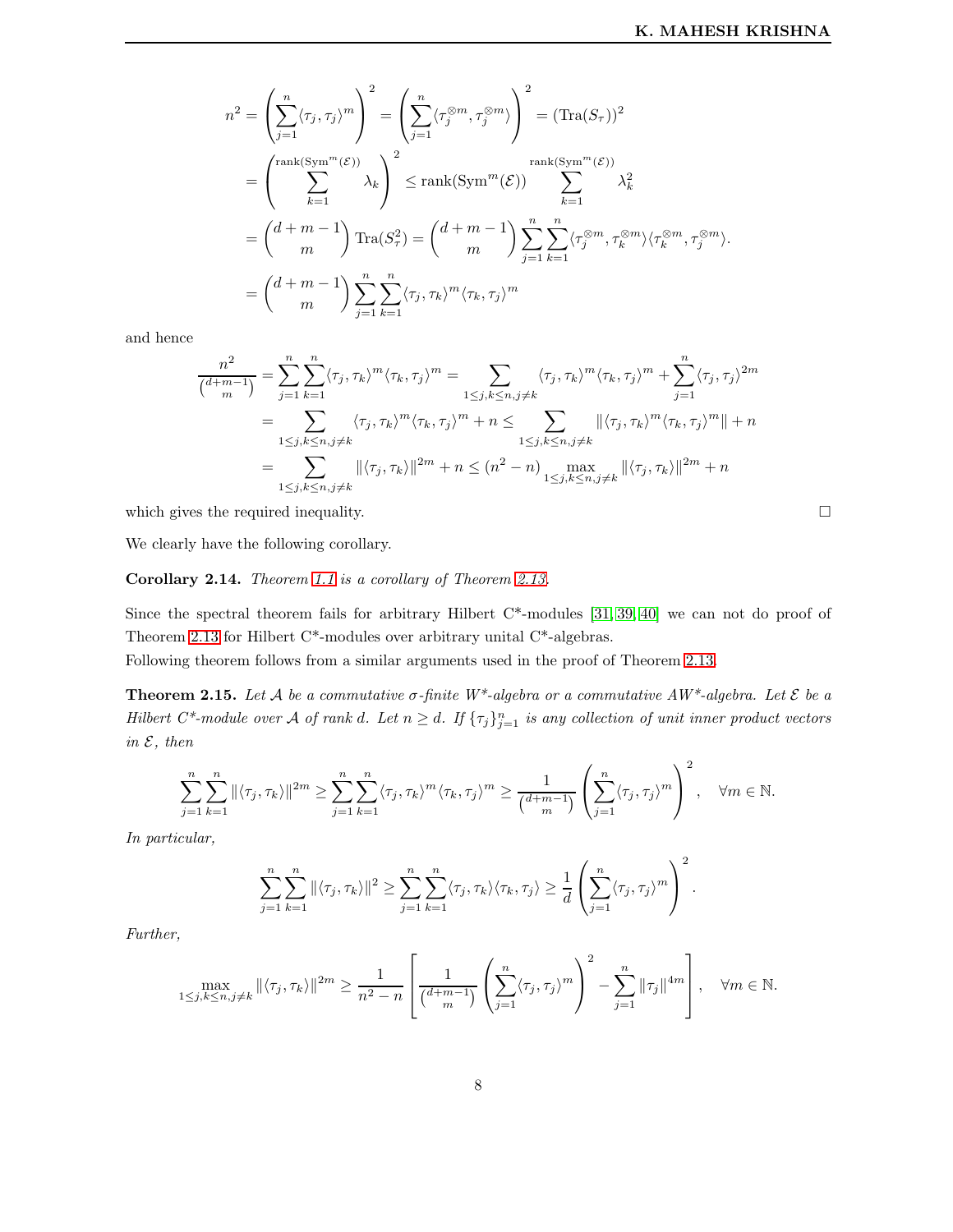In particular,

$$
\max_{1 \leq j,k \leq n, j \neq k} \| \langle \tau_j, \tau_k \rangle \|^2 \geq \frac{1}{n^2 - n} \left[ \frac{1}{d} \left( \sum_{j=1}^n \langle \tau_j, \tau_j \rangle \right)^2 - \sum_{j=1}^n \|\tau_j\|^4 \right].
$$

We now note that there are four more bounds along with Welch bounds. First, we recall a definition.

**Definition 2.16.** [\[36\]](#page-14-4) Given  $d \in \mathbb{N}$ , define **Gerzon's bound** 

$$
\mathcal{Z}(d,\mathbb{K}) := \begin{cases} d^2 & \text{if } \mathbb{K} = \mathbb{C} \\ \frac{d(d+1)}{2} & \text{if } \mathbb{K} = \mathbb{R}. \end{cases}
$$

<span id="page-8-1"></span>**Theorem 2.17.** [\[12,](#page-13-17) [18,](#page-13-1) [32,](#page-14-22) [36,](#page-14-4) [63,](#page-14-23) [66,](#page-15-19) [76,](#page-15-20) [88\]](#page-15-7) Define  $m := \dim_{\mathbb{R}}(\mathbb{K})/2$ . If  $\{\tau_j\}_{j=1}^n$  is any collection of unit vectors in  $\mathbb{K}^d$ , then

(i) (Bukh-Cox bound)

$$
\max_{1 \le j,k \le n,j \ne k} |\langle \tau_j, \tau_k \rangle| \ge \frac{\mathcal{Z}(n-d,\mathbb{K})}{n(1+m(n-d-1)\sqrt{m-1+n-d}) - \mathcal{Z}(n-d,\mathbb{K})} \quad \text{if} \quad n > d.
$$

(ii) (Orthoplex/Rankin bound)

$$
\max_{1 \le j,k \le n,j \ne k} |\langle \tau_j, \tau_k \rangle| \ge \frac{1}{\sqrt{d}} \quad \text{if} \quad n > \mathcal{Z}(d, \mathbb{K}).
$$

(iii) (Levenstein bound)

$$
\max_{1 \le j,k \le n,j \ne k} |\langle \tau_j, \tau_k \rangle| \ge \sqrt{\frac{n(m+1) - d(md+1)}{(n-d)(md+1)}} \quad \text{if} \quad n > \mathcal{Z}(d, \mathbb{K}).
$$

(iv) (Exponential bound)

$$
\max_{1 \le j,k \le n,j \ne k} |\langle \tau_j, \tau_k \rangle| \ge 1 - 2n^{\frac{-1}{d-1}}.
$$

Theorem [2.17](#page-8-1) leads to the following problem.

Question 2.18. Whether there is a modular version of Theorem [2.17?](#page-8-1). In particular, does there exists a version of

- (i) Bukh-Cox bound for Hilbert  $C^*$ -modules?
- (ii) Orthoplex/Rankin bound for Hilbert  $C^*$ -modules?
- (iii) Levenstein bound for Hilbert  $C^*$ -modules?
- <span id="page-8-0"></span>(iv) Exponential bound for Hilbert  $C^*$ -modules?

# 3. Applications

Throughout this section, A is a commutative  $\sigma$ -finite W<sup>\*</sup>-algebra or a commutative AW<sup>\*</sup>-algebra and E be a d-rank Hilbert C\*-module over A.

**Definition 3.1.** Let  $\{\tau_j\}_{j=1}^n$  be a unit inner product collection in  $\mathcal{E}$ . We define the **modular rootmean-square** (MRMS) cross relation of  $\{\tau_j\}_{j=1}^n$  as

$$
I_{MRMS}(\{\tau_j\}_{j=1}^n) := \left(\frac{1}{n(n-1)} \sum_{1 \leq j,k \leq n, j \neq k} \langle \tau_j, \tau_k \rangle \langle \tau_k, \tau_j \rangle \right)^{\frac{1}{2}}.
$$

Theorem [2.13](#page-6-1) now gives the following result.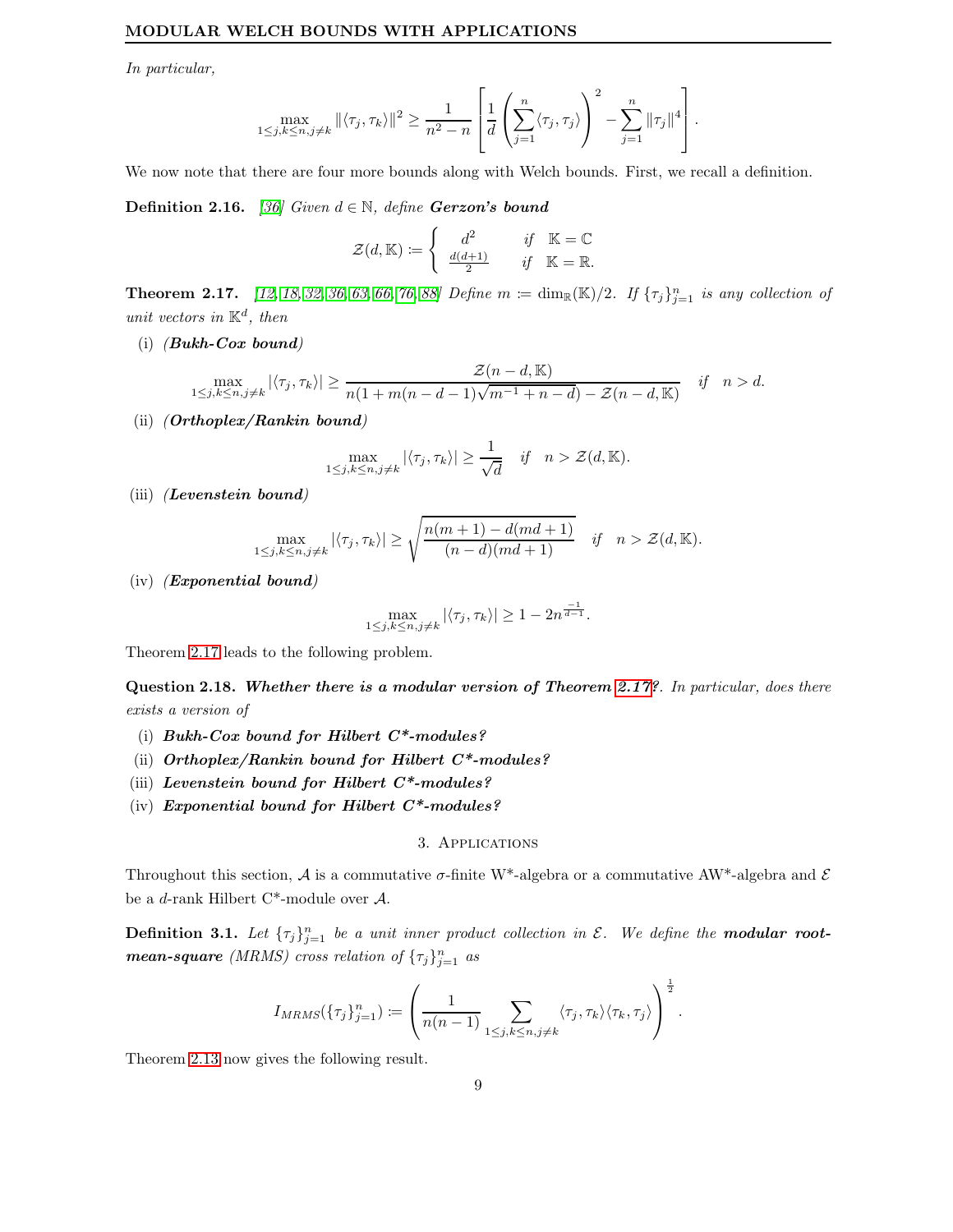**Proposition 3.2.** If  $\{\tau_j\}_{j=1}^n$  is a unit inner product collection in  $\mathcal{E}$ , then

$$
1 \geq ||I_{MRMS}(\{\tau_j\}_{j=1}^n)|| \geq I_{MRMS}(\{\tau_j\}_{j=1}^n) \geq \left(\frac{n-d}{d(n-1)}\right)^{\frac{1}{2}}.
$$

**Definition 3.3.** Let  ${\lbrace \tau_j \rbrace}_{j=1}^n$  be a unit inner product collection in  $\mathcal{E}$ . The **modular frame potential** of  $\{\tau_j\}_{j=1}^n$  is defined as

$$
MFP(\{\tau_j\}_{j=1}^n) := \sum_{j=1}^n \sum_{k=1}^n \langle \tau_j, \tau_k \rangle \langle \tau_k, \tau_j \rangle.
$$

Theorem [2.13](#page-6-1) again gives the following.

**Proposition 3.4.** If  $\{\tau_j\}_{j=1}^n$  is a unit inner product collection in  $\mathcal{E}$ , then

$$
n^{2} \geq ||MFP(\{\tau_{j}\}_{j=1}^{n})|| \geq MFP(\{\tau_{j}\}_{j=1}^{n}) \geq \frac{n^{2}}{d}.
$$

We now recall the definition of frames for Hilbert C<sup>\*</sup>-modules [\[27,](#page-13-18) [28\]](#page-13-19) and ask a problem. For more on frame theory in Hilbert C\*-modules and its remarkable connection with the development of Schatten class and trace class of operators on Hilbert C\*-modules, we refer [\[3](#page-13-20)[–5,](#page-13-21) [38,](#page-14-24) [56,](#page-14-25) [65,](#page-15-21) [77\]](#page-15-22). We remark here that we consider only finite frames for finite rank modules.

**Definition 3.5.** [\[27,](#page-13-18) [28\]](#page-13-19) Let  $\mathcal E$  be a Hilbert  $C^*$ -module over a unital  $C^*$ -algebra  $\mathcal A$ . A collection  $\{\tau_j\}_{j=1}^n$ in  $\mathcal E$  is said to be a (modular) **frame** for  $\mathcal E$  if there exist real  $a, b > 0$  such that

$$
a\langle x,x\rangle \leq \sum_{j=1}^n \langle x,\tau_j\rangle \langle \tau_j,x\rangle \leq b\langle x,x\rangle, \quad \forall x \in \mathcal{E}.
$$

If  $a = b$ , then we say that the frame is tight and if  $a = b = 1$ , then we say that the frame is Parseval.

Question 3.6. Is there a characterization of modular frames using modular frame potential (like Theorem  $7.1$  in  $[7]$ )?

**Definition 3.7.** Let  $\{\tau_j\}_{j=1}^n$  be a unit inner product collection in  $\mathcal{E}$ . We define the **modular frame** correlation of  $\{\tau_j\}_{j=1}^n$  as

$$
\mathcal{M}(\{\tau_j\}_{j=1}^n) \coloneqq \max_{1 \leq j,k \leq n, j \neq k} \| \langle \tau_j, \tau_k \rangle \|.
$$

**Definition 3.8.** A unit inner product frame  $\{\tau_j\}_{j=1}^n$  for  $\mathcal E$  is said to be a **modular Grassmannian frame** for  $\mathcal{E}$  if

 $\mathcal{M}(\{\tau_j\}_{j=1}^n) = \inf \left\{ \mathcal{M}(\{\omega_j\}_{j=1}^n) : \{\omega_j\}_{j=1}^n \text{ is a unit inner product frame for } \mathcal{E} \right\}.$ 

It is known, using compactness and continuity arguments that Grassmannian frames exist in every dimension in Hilbert spaces  $[6]$ . We can not use this argument for Hilbert  $C^*$ -modules. Hence we have following problem.

Question 3.9. Does every finite rank Hilbert  $C^*$ -module admits a modular Grassmannian frame?

**Definition 3.10.** A modular frame  ${\{\tau_j\}}_{j=1}^n$  for  $\mathcal E$  is said to be  $\gamma$ -**equiangular** if there exists a positive element  $\gamma \geq 0$  in the C<sup>\*</sup>-algebra such that

$$
\langle \tau_j, \tau_k \rangle \langle \tau_k, \tau_j \rangle = \gamma, \quad \forall 1 \le j, k \le n, j \ne k.
$$
  
10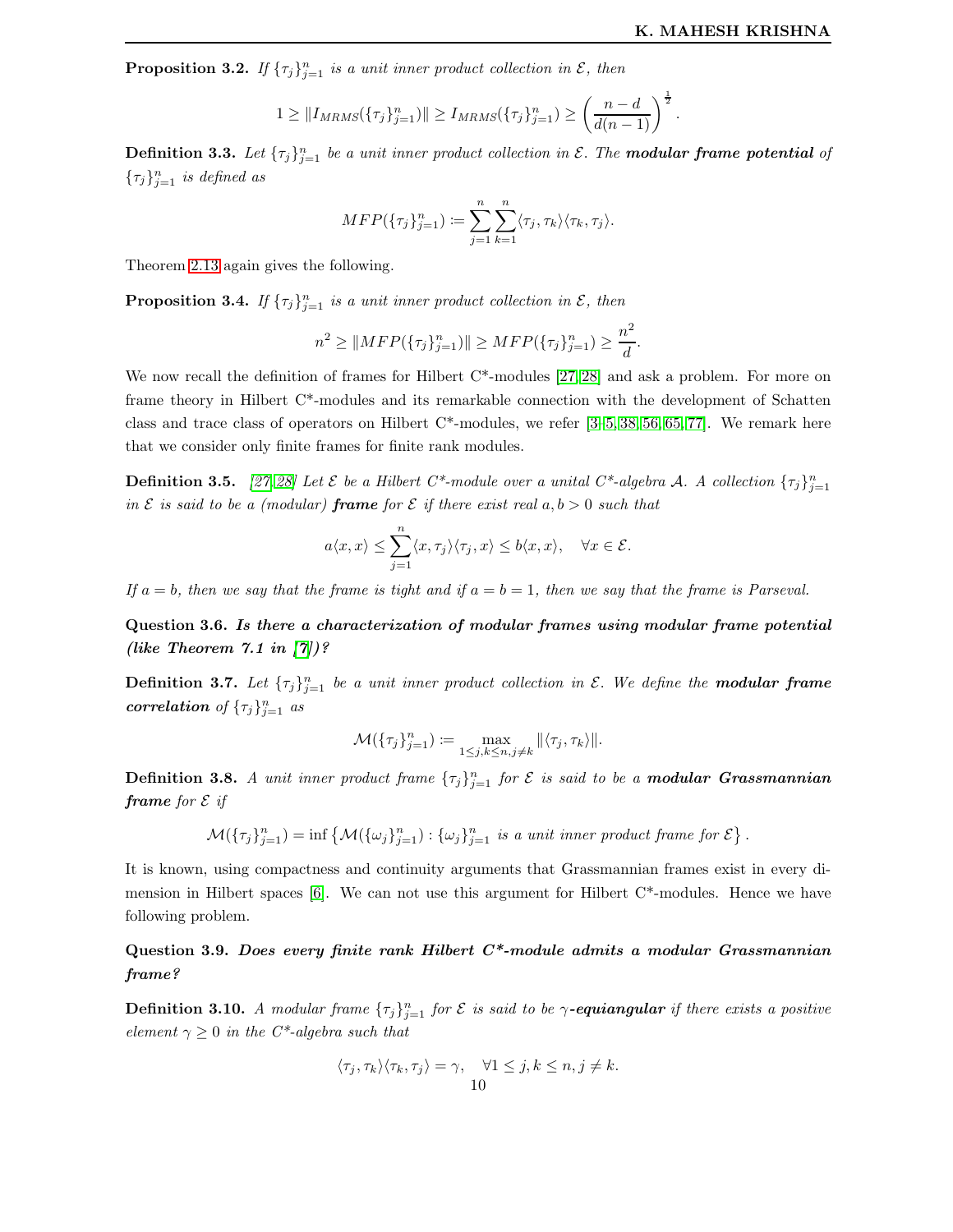We now formulate Zauner's conjecture for Hilbert  $C^*$ -modules (see [\[1,](#page-12-1)[2,](#page-13-23)[8,](#page-13-24)[29,](#page-13-25)[45,](#page-14-26)[61,](#page-14-27)[67,](#page-15-23)[90\]](#page-15-24) for the Zauner's conjecture in Hilbert spaces and its connections with Hilbert's 12-problem and Stark conjecture).

Conjecture 3.11. (Modular Zauner's conjecture) Let  $A$  be a unital  $C^*$ -algebra. For every  $d\in\mathbb{N},$  there exists a  $\frac{1}{d+1}$ -equiangular unit inner product frame  $\{\tau_j\}_{j=1}^{d^2}$  for  $\mathcal{A}^d$ , i.e., there  $exists \; a \; tight \; frame \; \{\tau_j\}_{j=1}^{d^2} \; for \; \mathcal{A}^d \; satisfying \; \langle \tau_j, \tau_j\rangle = 1, \; \forall 1 \leq j \leq n, \; and$ 

$$
\langle \tau_j, \tau_k \rangle \langle \tau_k, \tau_j \rangle = \frac{1}{d+1}, \quad 1 \le j, k \le d^2, j \ne k.
$$

Conjecture 3.12. (Modular Zauner's conjecture- strong form) Let A be a unital  $C^*$ -algebra with invariant basis number property or a W<sup>\*</sup>-algebra. For every  $d \in \mathbb{N}$ , there exists a  $\frac{1}{d+1}$  $equiangular\ unit\ inner\ product\ frame\ \{\tau_j\}_{j=1}^{d^2} \ for\ \mathcal{A}^d,\ i.e.,\ there\ exists\ a\ tight\ frame\ \{\tau_j\}_{j=1}^{d^2}$  $j=1$  $\textit{for $\mathcal{A}^d$ satisfying $\langle \tau_j, \tau_j \rangle = 1$, $\forall 1 \leq j \leq n$, and}$ 

$$
\langle \tau_j, \tau_k \rangle \langle \tau_k, \tau_j \rangle = \frac{1}{d+1}, \quad 1 \le j, k \le d^2, j \ne k.
$$

**Theorem 3.13.** Let  $\{\tau_j\}_{j=1}^n$  be a unit inner product frame for  $\mathcal{E}$ . Then

<span id="page-10-0"></span>(2) 
$$
\mathcal{M}(\{\tau_j\}_{j=1}^n) \ge \sqrt{\frac{n-d}{d(n-1)}} =: \gamma.
$$

If the frame is  $\gamma$ -equiangular, then we have equality in Inequality [\(2\)](#page-10-0).

Remark 3.14. Using the Kasparov theory of integration in Hilbert  $C^*$ -modules [\[43,](#page-14-28)81] over Lie groups  $(13, 22)$ , we can derive results obtained in  $(48)$  for Hilbert C<sup>\*</sup>-modules (in a similar line) whenever the measure space is a Lie group and the collection is a modular continuous Bessel family defined as follows.

<span id="page-10-1"></span>**Definition 3.15.** Let  $(G, \mu_G)$  be a Lie group with (left) Haar measure. A collection  $\{\tau_q\}_{q\in G}$  in a Hilbert  $C^*$ -module  $\mathcal E$  over  $\mathcal A$  is said to be a **continuous modular frame** for  $\mathcal E$  if the following conditions hold.

- (i) For each  $x \in \mathcal{E}$ , the map  $G \ni g \mapsto \langle x, \tau_g \rangle \in \mathcal{A}$  is continuous.
- (ii) There are real  $a, b > 0$  such that

$$
a\langle x,x\rangle \leq \int_G \langle x,\tau_g\rangle \langle \tau_g,x\rangle d\mu_G(g) \leq b\langle x,x\rangle, \quad \forall x \in \mathcal{E}.
$$

If we do not demand the first inequality in (ii), then we say  $\{\tau_q\}_{q\in G}$  is a **continuous modular Bessel** family for  $\mathcal{E}$ .

Rather working with Definition [3.15,](#page-10-1) we can also work with the following definition which is equivalent to Definition [3.15](#page-10-1) (we can prove this using Theorem 2.8 in [\[64\]](#page-15-14)).

**Definition 3.16.** Let  $(G, \mu_G)$  be a Lie group with (left) Haar measure. A collection  $\{\tau_q\}_{q\in G}$  in a Hilbert  $C^*$ -module  $\mathcal E$  over  $\mathcal A$  is said to be a **continuous modular frame** for  $\mathcal E$  if the following conditions hold.

- (i) For each  $x \in \mathcal{E}$ , the map  $G \ni g \mapsto \langle x, \tau_q \rangle \in \mathcal{A}$  is continuous.
- (ii) There are real  $a, b > 0$  such that

$$
a||x||^2 \le \left\| \int_G \langle x, \tau_g \rangle \langle \tau_g, x \rangle d\mu_G(g) \right\| \le b||x||^2, \quad \forall x \in \mathcal{E}.
$$

If we do not demand the first inequality in (ii), then we say  $\{\tau_g\}_{g\in G}$  is a **continuous modular Bessel** family for  $\mathcal{E}$ .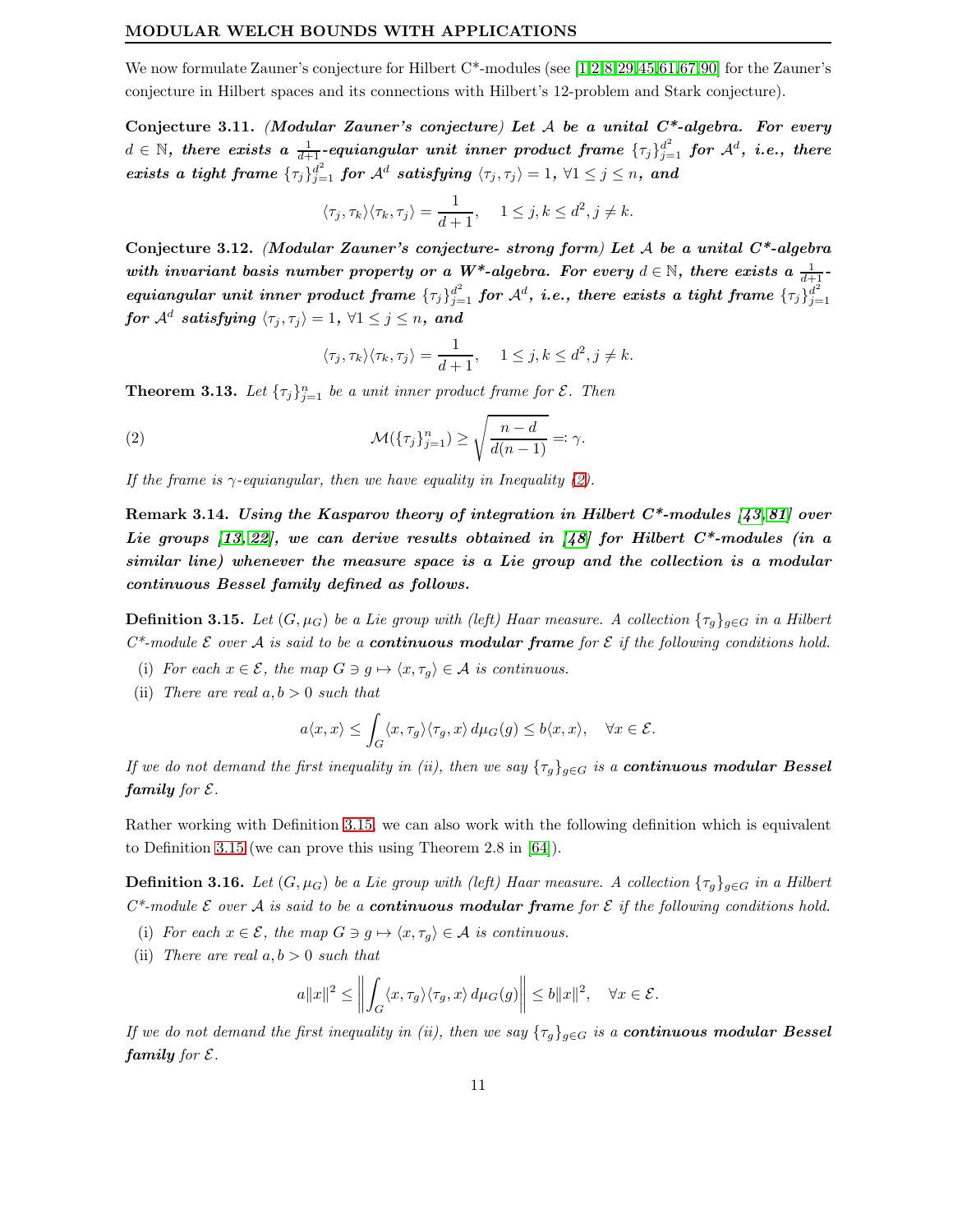Here we list some sample results, conjectures and concepts done in [\[48\]](#page-14-6) for Hilbert C\*-modules. In the remaining part,  $(G, \mu_G)$  is a Lie group with Haar measure.

**Theorem 3.17.** (Continuous modular Welch bounds) Let A be a commutative  $\sigma$ -finite W\*-algebra or a commutative  $AW^*$ -algebra. Let  $\mathcal E$  be a Hilbert  $C^*$ -module over A of rank d. Let  $(G, \mu_G)$  be a Lie group and  $\{\tau_g\}_{g\in G}$  be a continuous modular Bessel family for  $\mathcal E$  such that  $\langle \tau_g, \tau_g \rangle = 1, \forall g \in G$ . If the diagonal  $\Delta := \{(g, g) : g \in G\}$  is measurable in  $G \times G$ , then

$$
\int_{G\times G} ||\langle \tau_g, \tau_h \rangle||^{2m} d(\mu_G \times \mu_G)(g, h) = \int_G \int_G ||\langle \tau_g, \tau_h \rangle||^{2m} d\mu_G(g) d\mu_G(h)
$$
\n
$$
\geq \int_{G\times G} \langle \tau_g, \tau_h \rangle^m \langle \tau_h, \tau_g \rangle^m d(\mu_G \times \mu_G)(g, h)
$$
\n
$$
= \int_G \int_G \langle \tau_g, \tau_h \rangle^m \langle \tau_h, \tau_g \rangle^m d\mu_G(g) d\mu_G(h) \geq \frac{\mu_G(G)^2}{\binom{d+m-1}{m}}, \quad \forall m \in \mathbb{N}.
$$

In particular,

$$
\int_{G\times G} ||\langle \tau_g, \tau_h \rangle||^2 d(\mu_G \times \mu_G)(g, h) = \int_G \int_G ||\langle \tau_g, \tau_h \rangle||^2 d\mu_G(g) d\mu_G(h)
$$
  
\n
$$
\geq \int_{G\times G} \langle \tau_g, \tau_h \rangle \langle \tau_h, \tau_g \rangle d(\mu_G \times \mu_G)(g, h)
$$
  
\n
$$
= \int_G \int_G \langle \tau_g, \tau_h \rangle \langle \tau_h, \tau_g \rangle d\mu_G(g) d\mu_G(h) \geq \frac{\mu_G(G)^2}{d}.
$$

Further, we have the higher order continuous modular Welch bounds

$$
\sup_{g,h\in G, g\neq h} \| \langle \tau_g, \tau_h \rangle \|^2 m \ge \frac{1}{(\mu_G \times \mu_G)((G \times G) \setminus \Delta)} \left[ \frac{\mu_G(G)^2}{\binom{d+m-1}{m}} - (\mu_G \times \mu_G)(\Delta) \right], \quad \forall m \in \mathbb{N}.
$$

In particular, we have the first order continuous modular Welch bound

$$
\sup_{g,h\in G, g\neq h} \| \langle \tau_g, \tau_h \rangle \|^2 \geq \frac{1}{(\mu_G \times \mu_G)((G \times G) \setminus \Delta)} \left[ \frac{\mu_G(G)^2}{d} - (\mu_G \times \mu_G)(\Delta) \right].
$$

Question 3.18. Whether there is a continuous modular version of Theorem [2.17](#page-8-1) for frames indexed by Lie groups. In particular, does there exists a continuous version of

- (i) Bukh-Cox bound for Hilbert  $C^*$ -modules?
- (ii) Orthoplex/Rankin bound for Hilbert  $C^*$ -modules?
- (iii) Levenstein bound for Hilbert  $C^*$ -modules?
- (iv) Exponential bound for Hilbert  $C^*$ -modules?

<span id="page-11-0"></span>**Definition 3.19.** Let  $\{\tau_g\}_{g\in G}$  be a unit inner product continuous Bessel family for  $\mathcal{E}$ . If the diagonal  $\Delta$ is measurable, then the **continuous modular root-mean-square** (CDRMS) absolute cross relation of  $\{\tau_q\}_{q\in G}$  is defined as

$$
I_{CDRMS}(\{\tau_g\}_{g\in G}) \coloneqq \left(\frac{1}{(\mu_G \times \mu_G)((G \times G) \setminus \Delta)} \int_{(G \times G) \setminus \Delta} \langle \tau_g, \tau_h \rangle \langle \tau_h, \tau_g \rangle d(\mu_G \times \mu_G)(g, h)\right)^{\frac{1}{2}}.
$$

Proposition 3.20. Under the set up as in Definition [3.19,](#page-11-0) one has

$$
1 \geq I_{CDRMS}(\{\tau_g\}_{g \in G}) \geq \left(\frac{1}{(\mu_G \times \mu_G)((G \times G) \setminus \Delta)} \left[\frac{\mu_G(G)^2}{d} - (\mu_G \times \mu_G)(\Delta)\right]\right)^{\frac{1}{2}}.
$$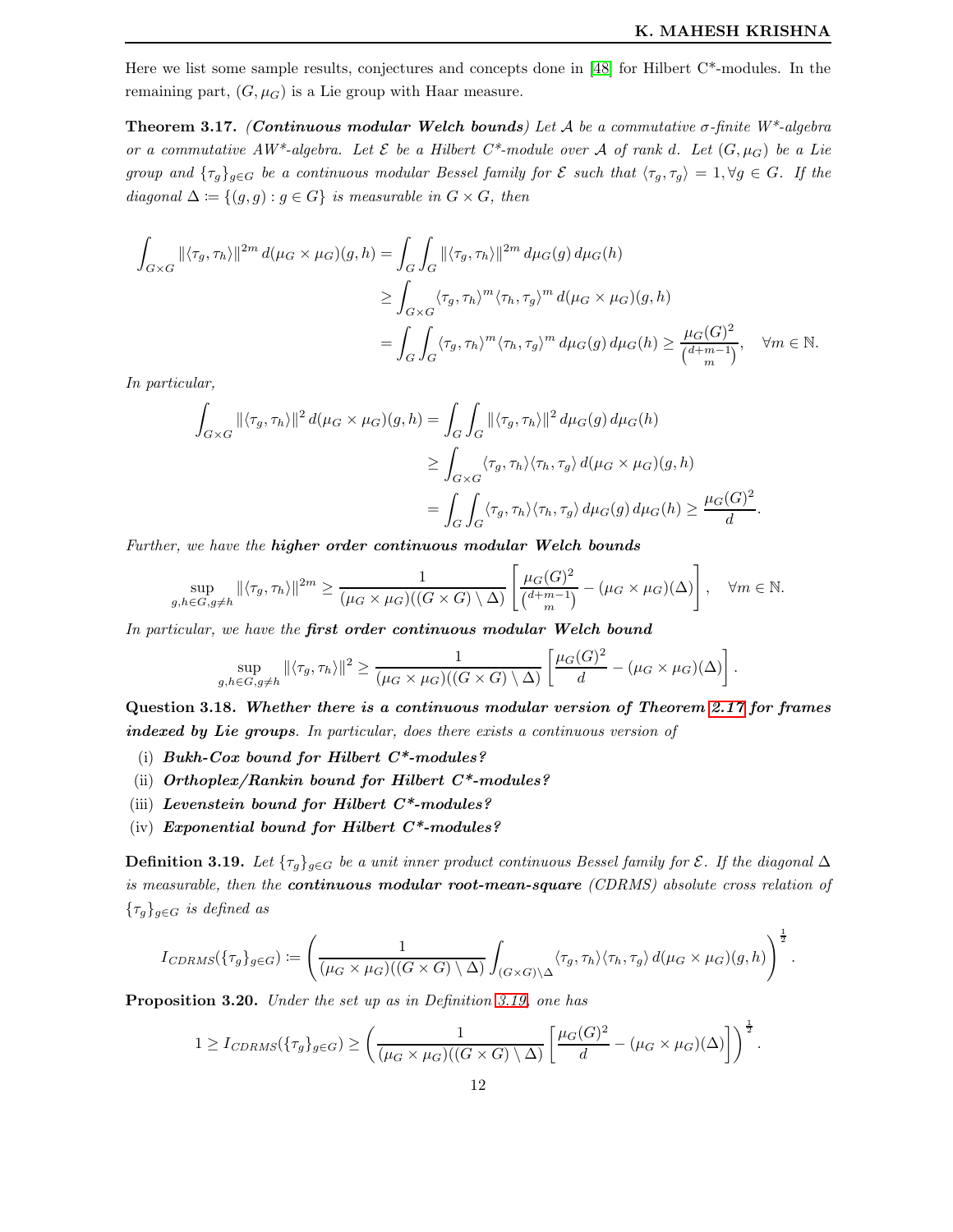**Definition 3.21.** Let  $\{\tau_g\}_{g\in G}$  be a unit inner product continuous Bessel family for  $\mathcal{E}$ . The **continuous frame potential** of  $\{\tau_g\}_{g \in G}$  is defined as

$$
CFP(\{\tau_g\}_{g\in G}) \coloneqq \int_G \int_G \langle \tau_g, \tau_h \rangle \langle \tau_h, \tau_g \rangle \, d\mu_G(g) \, d\mu_G(h).
$$

**Proposition 3.22.** Given a unit inner product continuous modular Bessel family  $\{\tau_q\}_{q\in G}$  for  $\mathcal{E}$ , one has

$$
\frac{\mu_G(G)^2}{d} \le FP(\{\tau_g\}_{g \in G}) \le \mu_G(G)^2.
$$

Further, if the diagonal  $\Delta$  is measurable, then one also has

$$
(\mu_G \times \mu_G)(\Delta) \le CFP(\{\tau_g\}_{g \in G}) \le \mu_G(G)^2.
$$

**Theorem 3.23.** If  $\{\tau_g\}_{g\in G}$  is a unit inner product continuous modular Bessel family for  $\mathcal{E}$ , then

$$
CFP(\lbrace \tau_g \rbrace_{g \in G}) = \text{Tra}(S^2_{\tau}) = \text{Tra}((\theta^*_{\tau} \theta_{\tau})^2).
$$

**Definition 3.24.** Let  $\{\tau_q\}_{q\in G}$  be a unit inner product continuous modular frame for  $\mathcal{E}$ . We define the continuous frame correlation of  ${\{\tau_g\}}_{g\in G}$  as

$$
\mathcal{M}\{\tau_g\}_{g\in G})\coloneqq \sup_{g,h\in G, g\neq h}\|\langle \tau_g, \tau_h\rangle\|.
$$

**Definition 3.25.** A continuous unit inner product modular frame  $\{\tau_q\}_{q\in G}$  for  $\mathcal E$  is said to be a **contin**uous Grassmannian frame for  $\mathcal E$  if

 $\mathcal{M}(\{\tau_g\}_{g\in G}) = \inf \{\mathcal{M}(\{\omega_g\}_{g\in G}): \{\omega_g\}_{g\in G}$  is a continuous unit inner product modular frame for  $\mathcal{E}\}$ .

Question 3.26. Classify Lie groups and (finite rank) Hilbert  $C^*$ -modules so that continuous modular Grassmannian frames exist.

**Definition 3.27.** A continuous modular frame  $\{\tau_g\}_{g \in G}$  for  $\mathcal E$  is said to be  $\gamma$ -equiangular if there exists a positive element  $\gamma \geq 0$  in the C<sup>\*</sup>-algebra such that

$$
\langle \tau_g, \tau_h \rangle \langle \tau_h, \tau_g \rangle = \gamma, \quad \forall g, h \in G, g \neq h.
$$

Conjecture 3.28. (Continuous modular Zauner's conjecture) For a given Lie group  $(G, \mu_G)$ and for every  $d \in \mathbb{N}$ , there exists a  $\gamma$ -equiangular tight continuous modular frame  $\{\tau_a\}_{a \in G}$ for  $\mathcal{A}^d$  such that  $\mu_G(G) = d^2$ .

Conjecture 3.29. (Continuous modular Zauner's conjecture - strong form) Let A be a unital  $C^*$ -algebra with invariant basis number property or a  $W^*$ -algebra. For a given Lie group  $(G, \mu_G)$  and for every  $d \in \mathbb{N}$ , there exists a  $\gamma$ -equiangular tight continuous modular frame  ${\{\tau_g\}_{g\in G}}$  for  $\mathcal{A}^d$  such that  $\mu_G(G)=d^2$ .

**Theorem 3.30.** Let  $\{\tau_q\}_{q \in G}$  be a unit inner product modular continuous frame for  $\mathcal{E}$ . Then

<span id="page-12-2"></span>(3) 
$$
\mathcal{M}(\{\tau_g\}_{g \in G}) \ge \left(\frac{1}{(\mu_G \times \mu_G)((G \times G) \setminus \Delta)} \left[\frac{\mu_G(G)^2}{d} - (\mu_G \times \mu_G)(\Delta)\right]\right)^{\frac{1}{2}} =: \gamma.
$$

If the frame is  $\gamma$ -equiangular, then we have equality in Inequality [\(3\)](#page-12-2).

# <span id="page-12-0"></span>**REFERENCES**

<span id="page-12-1"></span><sup>[1]</sup> Marcus Appleby, Ingemar Bengtsson, Steven Flammia, and Dardo Goyeneche. Tight frames, Hadamard matrices and Zauner's conjecture. *J. Phys. A*, 52(29):295301, 26, 2019.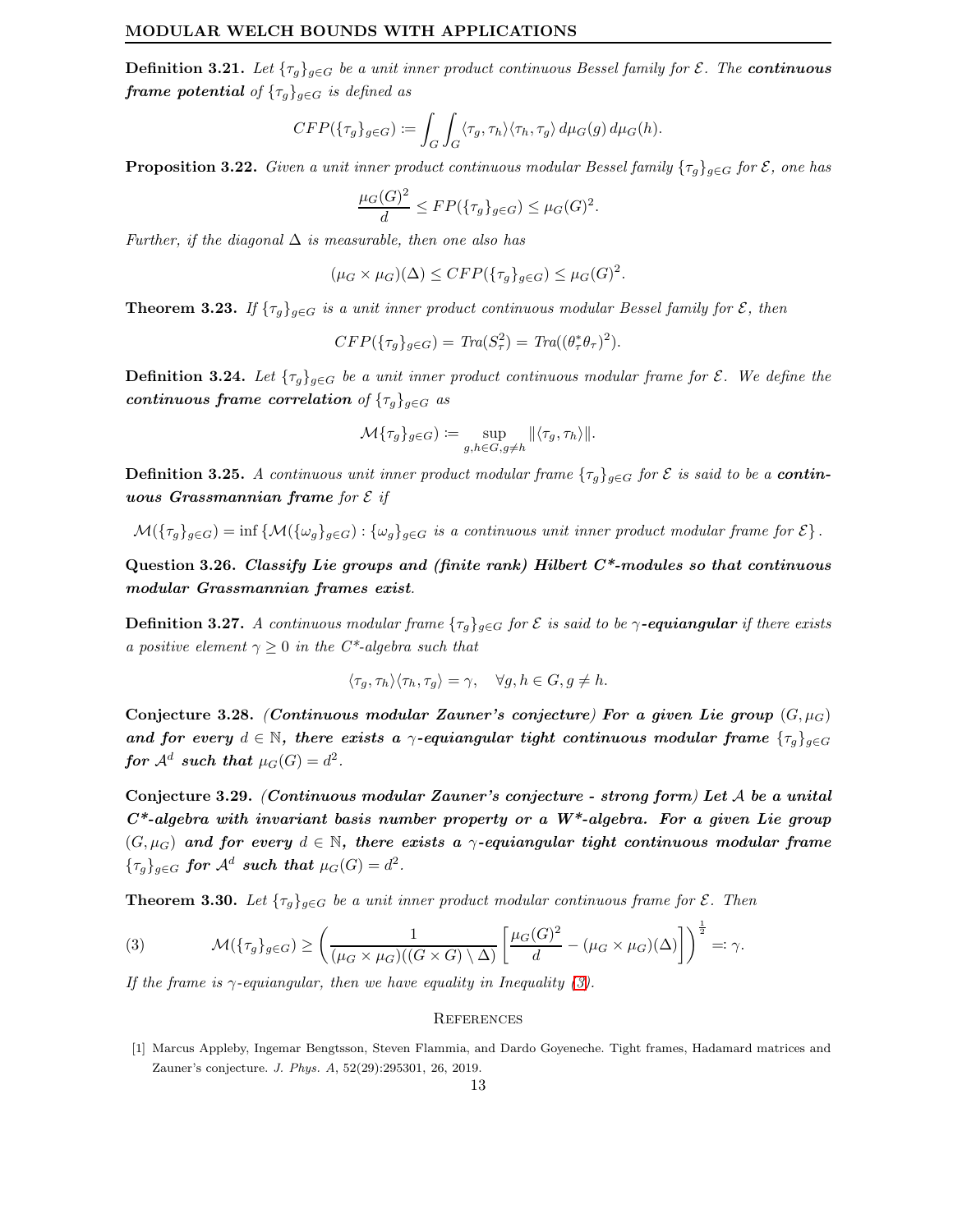- <span id="page-13-23"></span><span id="page-13-20"></span>[2] Marcus Appleby, Steven Flammia, Gary McConnell, and Jon Yard. Generating ray class fields of real quadratic fields via complex equiangular lines. *Acta Arith.*, 192(3):211–233, 2020.
- [3] Ljiljana Arambašić. On frames for countably generated Hilbert C<sup>∗</sup>-modules. Proc. Amer. Math. Soc., 135(2):469-478, 2007.
- <span id="page-13-21"></span>[4] M. B. Asadi, M. Frank, and Z. Hassanpour-Yakhdani. Frame-less Hilbert C∗-modules. *Glasg. Math. J.*, 61(1):25–31, 2019.
- <span id="page-13-22"></span>[5] Mohammad B. Asadi, Michael Frank, and Zahra Hassanpour-Yakhdani. Frame-less Hilbert C<sup>∗</sup> -modules II. *Complex Anal. Oper. Theory*, 14(2):Paper No. 32, 5, 2020.
- <span id="page-13-4"></span>[6] J.J. Benedetto and J.D Kolesar. Geometric properties of grassmannian frames for R<sup>2</sup> and R<sup>3</sup> . *EURASIP J. Adv. Signal Process. 2006*, (049850), 2006.
- <span id="page-13-24"></span>[7] John J. Benedetto and Matthew Fickus. Finite normalized tight frames. *Adv. Comput. Math.*, 18(2-4):357–385, 2003.
- <span id="page-13-11"></span>[8] Ingemar Bengtsson. The number behind the simplest SIC-POVM. *Found. Phys.*, 47(8):1031–1041, 2017.
- <span id="page-13-15"></span>[9] Bruce Blackadar. K*-theory for operator algebras*, volume 5 of *Mathematical Sciences Research Institute Publications*. Cambridge University Press, Cambridge, second edition, 1998.
- <span id="page-13-5"></span>[10] Cristiano Bocci and Luca Chiantini. *An introduction to algebraic statistics with tensors*, volume 118 of *Unitext*. Springer, Cham, 2019.
- <span id="page-13-17"></span>[11] Bernhard G. Bodmann and John Haas. Frame potentials and the geometry of frames. *J. Fourier Anal. Appl.*, 21(6):1344–1383, 2015.
- <span id="page-13-26"></span>[12] Boris Bukh and Christopher Cox. Nearly orthogonal vectors and small antipodal spherical codes. *Israel J. Math.*, 238(1):359–388, 2020.
- <span id="page-13-2"></span>[13] Daniel Bump. *Lie groups*, volume 225 of *Graduate Texts in Mathematics*. Springer, New York, second edition, 2013.
- <span id="page-13-6"></span>[14] Robert Calderbank, Andrew Thompson, and Yao Xie. On block coherence of frames. *Appl. Comput. Harmon. Anal.*, 38(1):50–71, 2015.
- [15] Peter G. Casazza, Matthew Fickus, Jelena Kovačević, Manuel T. Leon, and Janet C. Tremain. A physical interpretation of tight frames. In *Harmonic analysis and applications*, Appl. Numer. Harmon. Anal., pages 51–76. Birkhäuser Boston, Boston, MA, 2006.
- <span id="page-13-16"></span><span id="page-13-8"></span>[16] Ole Christensen, Somantika Datta, and Rae Young Kim. Equiangular frames and generalizations of the Welch bound to dual pairs of frames. *Linear Multilinear Algebra*, 68(12):2495–2505, 2020.
- <span id="page-13-1"></span>[17] Pierre Comon, Gene Golub, Lek-Heng Lim, and Bernard Mourrain. Symmetric tensors and symmetric tensor rank. *SIAM J. Matrix Anal. Appl.*, 30(3):1254–1279, 2008.
- <span id="page-13-0"></span>[18] John H. Conway, Ronald H. Hardin, and Neil J. A. Sloane. Packing lines, planes, etc.: packings in Grassmannian spaces. *Experiment. Math.*, 5(2):139–159, 1996.
- <span id="page-13-9"></span>[19] S. Datta, S. Howard, and D. Cochran. Geometry of the Welch bounds. *Linear Algebra Appl.*, 437(10):2455–2470, 2012.
- <span id="page-13-7"></span>[20] Somantika Datta. Welch bounds for cross correlation of subspaces and generalizations. *Linear Multilinear Algebra*, 64(8):1484–1497, 2016.
- <span id="page-13-27"></span>[21] Cunsheng Ding and Tao Feng. Codebooks from almost difference sets. *Des. Codes Cryptogr.*, 46(1):113–126, 2008.
- <span id="page-13-12"></span>[22] J. J. Duistermaat and J. A. C. Kolk. *Lie groups*. Universitext. Springer-Verlag, Berlin, 2000.
- [23] Maurice J. Dupré and Peter A. Fillmore. Triviality theorems for Hilbert modules. In *Topics in modern operator theory (Timişoara/Herculane, 1980)*, volume 2 of *Operator Theory: Advances and Applications*, pages 71–79. Birkhäuser, Basel-Boston, Mass., 1981.
- <span id="page-13-10"></span><span id="page-13-3"></span>[24] M. Ehler and K. A. Okoudjou. Minimization of the probabilistic p-frame potential. *J. Statist. Plann. Inference*, 142(3):645–659, 2012.
- <span id="page-13-13"></span>[25] M. C. Fickus, J. Jasper, D. G. Mixon, and C. E. Watson. A brief introduction to equi-chordal and equi-isoclinic tight fusion frames. In *Wavelets and Sparsity XVII*. 2017.
- <span id="page-13-18"></span>[26] Michael Frank. Geometrical aspects of Hilbert C∗-modules. *Positivity*, 3(3):215–243, 1999.
- [27] Michael Frank and David R. Larson. A module frame concept for Hilbert C∗-modules. In *The functional and harmonic analysis of wavelets and frames (San Antonio, TX, 1999)*, volume 247 of *Contemp. Math.*, pages 207–233. Amer. Math. Soc., Providence, RI, 1999.
- <span id="page-13-19"></span>[28] Michael Frank and David R. Larson. Frames in Hilbert C<sup>∗</sup>-modules and C<sup>∗</sup>-algebras. *J. Operator Theory*, 48(2):273– 314, 2002.
- <span id="page-13-25"></span><span id="page-13-14"></span>[29] C.A. Fuchs, Hoang M.C., and B.C. Stacey. The SIC question: History and state of play. *Axioms, 6(3)*, 2017.
- [30] Philip M. Gipson. Invariant basis number for C<sup>∗</sup> -algebras. *Illinois J. Math.*, 59(1):85–98, 2015.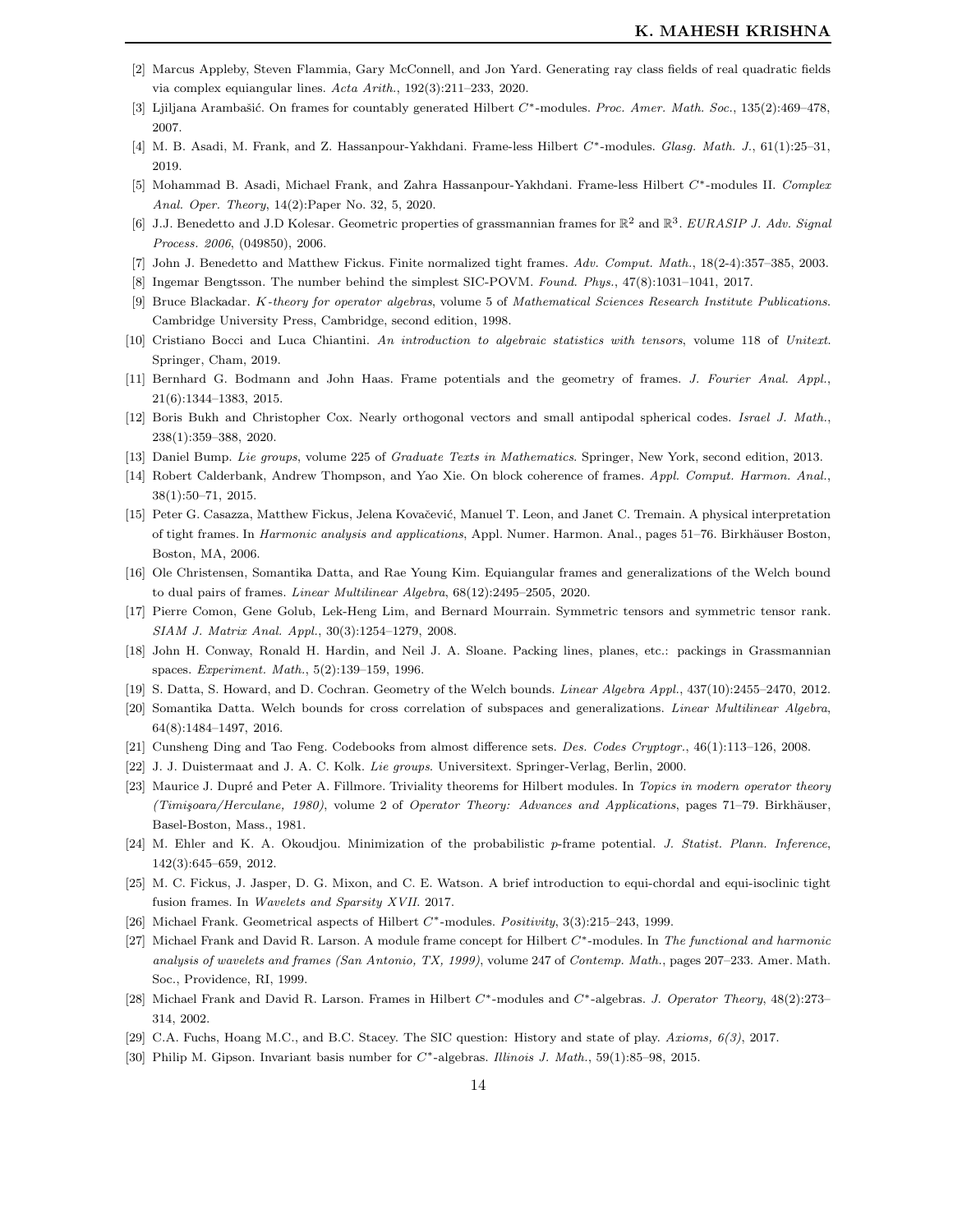- <span id="page-14-22"></span><span id="page-14-19"></span>[31] Karsten Grove and Gert Kjærgå rd Pedersen. Diagonalizing matrices over  $C(X)$ . *J. Funct. Anal.*, 59(1):65–89, 1984.
- [32] John I. Haas, Nathaniel Hammen, and Dustin G. Mixon. The Levenstein bound for packings in projective spaces. *Proceedings, volume 10394, Wavelets and Sparsity XVII, SPIE Optical Engineering+Applications, San Diego, California, United States of America*, 2017.
- <span id="page-14-13"></span><span id="page-14-5"></span>[33] Marina Haikin, Ram Zamir, and Matan Gavish. Frame moments and Welch bound with erasures. *2018 IEEE International Symposium on Information Theory (ISIT)*, pages 2057–2061, 2018.
- <span id="page-14-18"></span>[34] Deguang Han, Keri Kornelson, David Larson, and Eric Weber. *Frames for undergraduates*, volume 40 of *Student Mathematical Library*. American Mathematical Society, Providence, RI, 2007.
- <span id="page-14-4"></span>[35] Chris Heunen and Manuel L. Reyes. Diagonalizing matrices over AW<sup>∗</sup>-algebras. *J. Funct. Anal.*, 264(8):1873-1898, 2013.
- <span id="page-14-8"></span>[36] John Jasper, Emily J. King, and Dustin G. Mixon. Game of Sloanes: best known packings in complex projective space. *Proc. SPIE 11138, Wavelets and Sparsity XVIII*, 2019.
- <span id="page-14-24"></span>[37] Kjeld Knudsen Jensen and Klaus Thomsen. *Elements of KK-theory*. Mathematics: Theory & Applications. Birkhäuser Boston, Inc., Boston, MA, 1991.
- <span id="page-14-20"></span>[38] Wu Jing. *Frames in Hilbert C\*-modules*. ProQuest LLC, Ann Arbor, MI, 2006. Thesis (Ph.D.)–University of Central Florida.
- <span id="page-14-21"></span>[39] Richard V. Kadison. Diagonalizing matrices over operator algebras. *Bull. Amer. Math. Soc. (N.S.)*, 8(1):84–86, 1983.
- <span id="page-14-17"></span>[40] Richard V. Kadison. Diagonalizing matrices. *Amer. J. Math.*, 106(6):1451–1468, 1984.
- <span id="page-14-7"></span>[41] Irving Kaplansky. Projections in Banach algebras. *Ann. of Math. (2)*, 53:235–249, 1951.
- <span id="page-14-28"></span>[42] Irving Kaplansky. Modules over operator algebras. *Amer. J. Math.*, 75:839–858, 1953.
- <span id="page-14-9"></span>[43] G. G. Kasparov. Topological invariants of elliptic operators. I. K-homology. *Izv. Akad. Nauk SSSR Ser. Mat.*, 39(4):796– 838, 1975.
- <span id="page-14-26"></span>[44] G. G. Kasparov. Hilbert C∗-modules: theorems of Stinespring and Voiculescu. *J. Operator Theory*, 4(1):133–150, 1980.
- <span id="page-14-2"></span>[45] Gene S. Kopp. SIC-POVMs and the Stark conjectures. *Int. Math. Res. Not. IMRN*, (18):13812–13838, 2021.
- <span id="page-14-3"></span>[46] J. Kovacevic and A. Chebira. Life beyond bases: The advent of frames (part I). *IEEE Signal Processing Magazine*, 24(4):86–104, 2007.
- <span id="page-14-6"></span>[47] J. Kovacevic and A. Chebira. Life beyond bases: The advent of frames (part II). *IEEE Signal Processing Magazine*, 24(5):115–125, 2007.
- <span id="page-14-10"></span>[48] K. Mahesh Krishna. Continuous Welch bounds with applications. *arXiv:2109.09296v1 [FA]*, 2021.
- <span id="page-14-14"></span>[49] E. C. Lance. *Hilbert* C<sup>∗</sup> *-modules: A toolkit for operator algebraists*, volume 210 of *London Mathematical Society Lecture Note Series*. Cambridge University Press, Cambridge, 1995.
- [50] W. G. Leavitt. Finite dimensional modules. *An. Acad. Brasil. Ci.*, 27:241–250, 1955.
- [51] W. G. Leavitt. Modules without invariant basis number. *Proc. Amer. Math. Soc.*, 8:322–328, 1957.
- [52] W. G. Leavitt. The module type of a ring. *Trans. Amer. Math. Soc.*, 103:113–130, 1962.
- [53] William G. Leavitt. Modules over rings of words. *Proc. Amer. Math. Soc.*, 7:188–193, 1956.
- <span id="page-14-15"></span>[54] William G. Leavitt. Two word rings. *Proc. Amer. Math. Soc.*, 7:867–870, 1956.
- <span id="page-14-25"></span>[55] William G. Leavitt. A ring admitting modules of limited dimension. *Proc. Amer. Math. Soc.*, 9:660–664, 1958.
- <span id="page-14-16"></span>[56] Hanfeng Li. A Hilbert C∗-module admitting no frames. *Bull. Lond. Math. Soc.*, 42(3):388–394, 2010.
- <span id="page-14-11"></span>[57] V. M. Manuilov. Diagonalizing operators in Hilbert modules over C<sup>∗</sup> -algebras. *J. Math. Sci. (New York)*, 98(2):202–244, 2000.
- <span id="page-14-0"></span>[58] V. M. Manuilov and E. V. Troitsky. *Hilbert* C∗*-modules*, volume 226 of *Translations of Mathematical Monographs*. American Mathematical Society, Providence, RI, 2005.
- <span id="page-14-1"></span>[59] J. L. Massey. On Welch's bound for the correlation of a sequence set. *Proceedings. IEEE International Symposium on Information Theory*, pages 385–385, 1991.
- <span id="page-14-27"></span>[60] James L. Massey and Thomas Mittelholzer. Welch's bound and sequence sets for code-division multiple-access systems. In *Sequences, II (Positano, 1991)*, pages 63–78. Springer, New York, 1993.
- <span id="page-14-12"></span>[61] M. Maxino and Dustin G. Mixon. Biangular Gabor frames and Zauner's conjecture. In *Wavelets and Sparsity XVIII*. 2019.
- [62] J. A. Mingo and W. J. Phillips. Equivariant triviality theorems for Hilbert C<sup>∗</sup> -modules. *Proc. Amer. Math. Soc.*, 91(2):225–230, 1984.
- <span id="page-14-23"></span>[63] K.K. Mukkavilli, A. Sabharwal, E. Erkip, and B. Aazhang. On beamforming with finite rate feedback in multipleantenna systems. *IEEE Transactions on Information Theory*, 49(10):2562–2579, 2003.